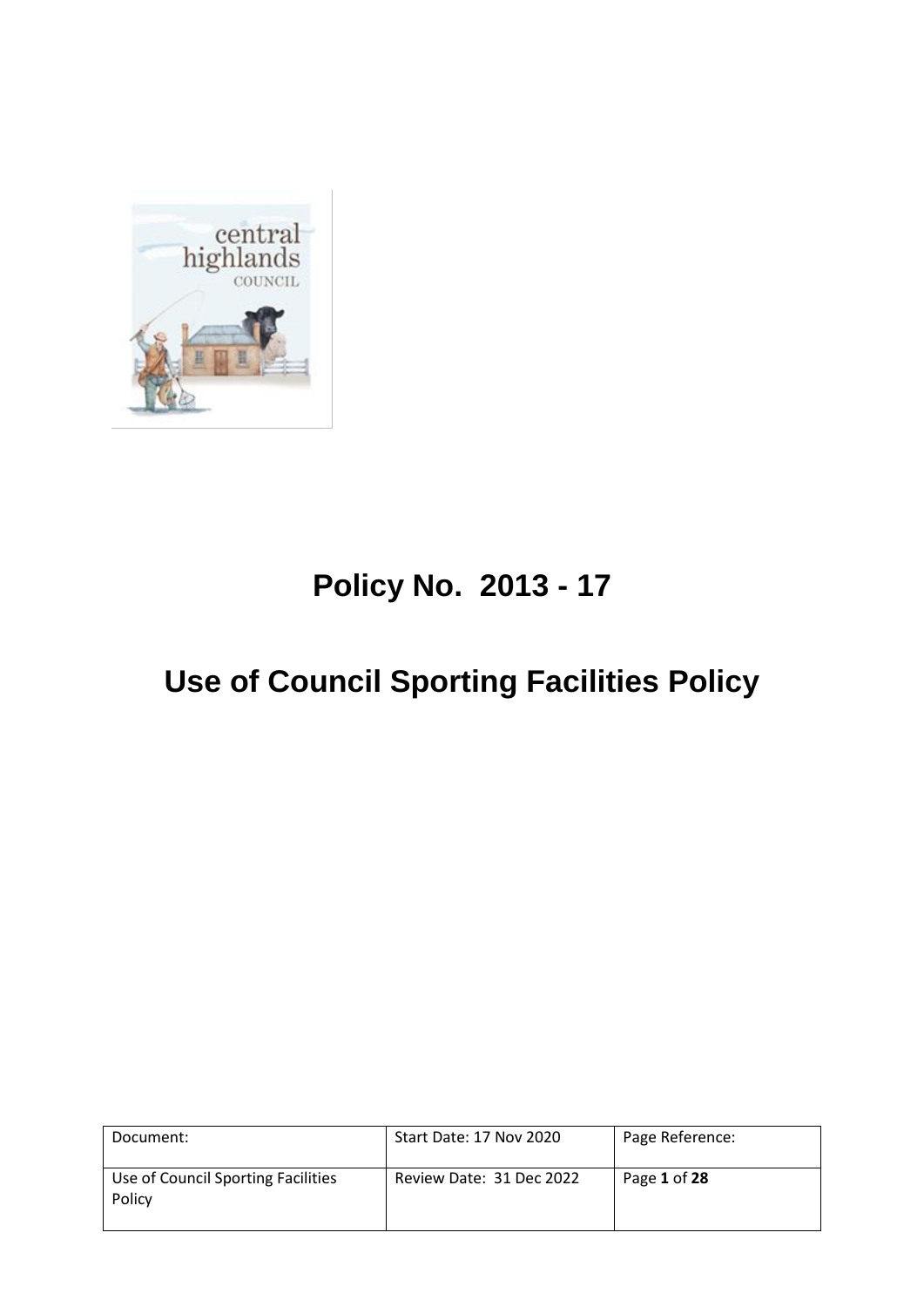| <b>CONTENTS:</b>  |                         |                                                                                 | Page No.       |
|-------------------|-------------------------|---------------------------------------------------------------------------------|----------------|
| <b>Cover Page</b> |                         |                                                                                 | $\mathbf{1}$   |
|                   | <b>Contents (Index)</b> |                                                                                 | $2 - 4$        |
| 1.                | <b>Purpose</b>          |                                                                                 | 5              |
| 2                 | & Guidelines            | Legislative Requirements, Regulations & Associated Council Policies, Procedures | $\bf 6$        |
| 3.                |                         | <b>Glossary of Terms</b>                                                        | $6-8$          |
|                   | 3.1                     | This Policy                                                                     | 6              |
|                   | 3.2                     | Council                                                                         | 6              |
|                   | 3.3                     | Club                                                                            | 6              |
|                   | 3.4                     | <b>Facilities</b>                                                               | $\overline{7}$ |
|                   | 3.5                     | Sportsgrounds                                                                   | $\overline{7}$ |
|                   | 3.6                     | Season                                                                          | 7              |
|                   | 3.7                     | Casual Hirer                                                                    | $\overline{7}$ |
|                   | 3.8                     | Council Officer                                                                 | $\overline{7}$ |
|                   | 3.9                     | Senior Council Officer                                                          | $\overline{7}$ |
|                   | 3.10                    | Recreation/Sports                                                               | $\overline{7}$ |
|                   | 3.11                    | Promoter                                                                        | $\overline{7}$ |
|                   | 3.12                    | <b>Event Manager</b>                                                            | 8              |
|                   | 3.13                    | <b>Event Management Group</b>                                                   | 8              |
|                   | 3.14                    | <b>Commercial Event</b>                                                         | 8              |
| 4.                |                         | <b>Applications for Hire</b>                                                    | $8-9$          |
|                   | 4.1                     | <b>General Provisions</b>                                                       | 8              |
|                   | 4.2                     | Sportsgrounds and Facilities Use and Allocation                                 | 8              |
|                   | 4.3                     | <b>Facilities and Buildings</b>                                                 | 9              |

| Document:                                    | Start Date: 17 Nov 2020  | Page Reference: |
|----------------------------------------------|--------------------------|-----------------|
| Use of Council Sporting Facilities<br>Policy | Review Date: 31 Dec 2022 | Page 2 of 28    |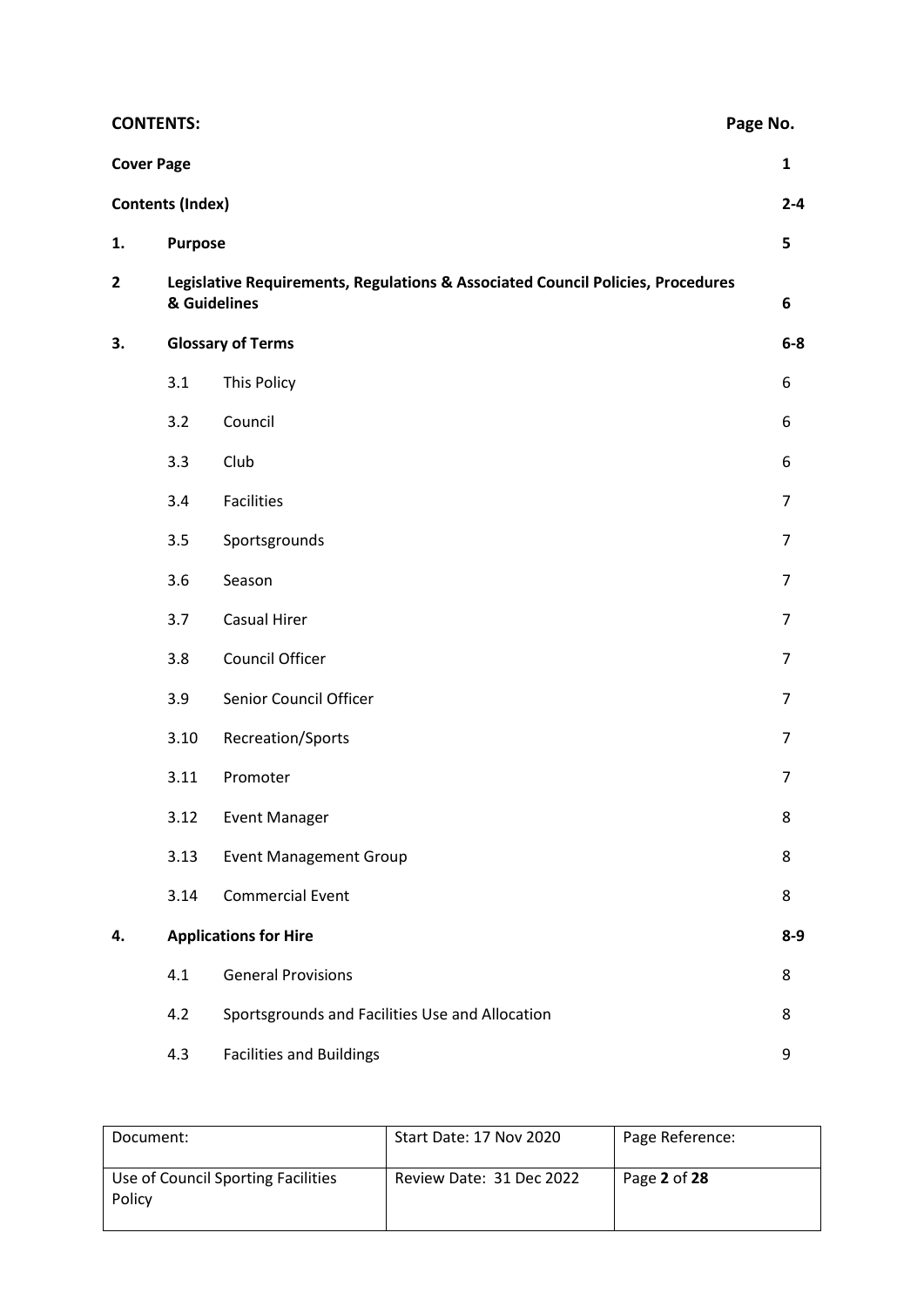| 5. |      | <b>General Terms and Conditions</b>           | $9 - 19$ |
|----|------|-----------------------------------------------|----------|
|    | 5.1  | Permission to Occupy                          | 9        |
|    | 5.2  | Incorporations                                | 9        |
|    | 5.3  | Insurances                                    | 9        |
|    | 5.4  | Sportsgrounds and Facilities Inspections      | 10       |
|    | 5.5  | Assignment                                    | 11       |
|    | 5.6  | Keys                                          | 11       |
|    | 5.7  | <b>Council Access</b>                         | 11       |
|    | 5.8  | Vehicles on Playing Field                     | 11       |
|    | 5.9  | <b>Signage and Advertising</b>                | 12       |
|    | 5.10 | Irrigation                                    | 12       |
|    | 5.11 | Fencing                                       | 12       |
|    | 5.12 | Line-Marking of Sportsgrounds                 | 12       |
|    | 5.13 | Scoreboards                                   | 12       |
|    | 5.14 | Temporary Closure of Ground and/or Facilities | 13       |
|    | 5.15 | <b>Social Functions</b>                       | 13       |
|    | 5.16 | <b>Liquor Licences</b>                        | 13       |
|    | 5.17 | Power                                         | 14       |
|    | 5.18 | <b>General Maintenance</b>                    | 14       |
|    | 5.19 | Capital Development and Improvements          | 14       |
|    | 5.20 | <b>Public Toilets</b>                         | 15       |
|    | 5.21 | Cleaning                                      | 15       |
|    | 5.22 | Smoking                                       | 15       |
|    | 5.23 | <b>Food Registration</b>                      | 16       |
|    | 5.24 | Open Fires                                    | 16       |
|    | 5.25 | Liability                                     | 16       |

| Document:                                    | <b>Start Date: 17 Nov 2020</b> | Page Reference: |
|----------------------------------------------|--------------------------------|-----------------|
| Use of Council Sporting Facilities<br>Policy | Review Date: 31 Dec 2022       | Page 3 of 28    |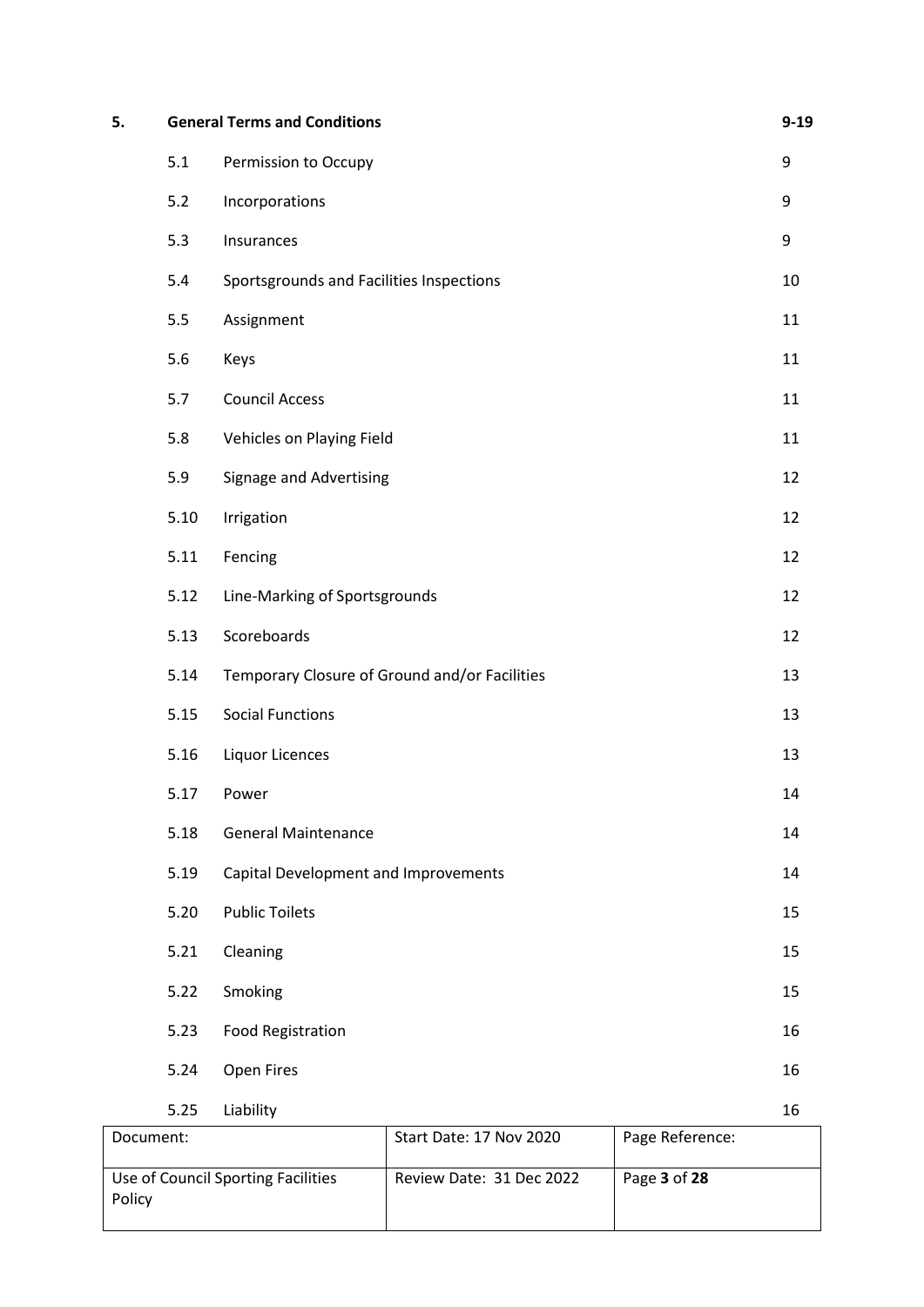| 5.26 | Indemnity                                                | 16                 |
|------|----------------------------------------------------------|--------------------|
| 5.27 | <b>Fees and Payments</b>                                 | 17                 |
| 5.28 | <b>Disputes and Grievances</b>                           | 17                 |
| 5.29 | <b>Breaches and Defaults</b>                             | 17                 |
| 5.30 | Pre-Season Training and Finals                           | 17                 |
| 5.31 | Casual Use                                               | 18                 |
| 5.32 | School Use of Sportsgrounds and Facilities               | 18                 |
| 5.33 | Annual Events that use Sportsgrounds and Facilities      | 18                 |
| 5.34 | Hiring of Council Furniture and Equipment                | 19                 |
|      |                                                          | 20-28              |
| 6.1  | Application to Hire Council Sportsgrounds and Facilities | 20                 |
| 6.2  | <b>Schedule of Fees</b>                                  | 26                 |
| 6.3  | Inspection and Damages Report - Council Use Only         | 27                 |
| 6.4  | Hire Agreement                                           | 28                 |
|      |                                                          | <b>Attachments</b> |

| Document:                                    | Start Date: 17 Nov 2020  | Page Reference: |
|----------------------------------------------|--------------------------|-----------------|
| Use of Council Sporting Facilities<br>Policy | Review Date: 31 Dec 2022 | Page 4 of 28    |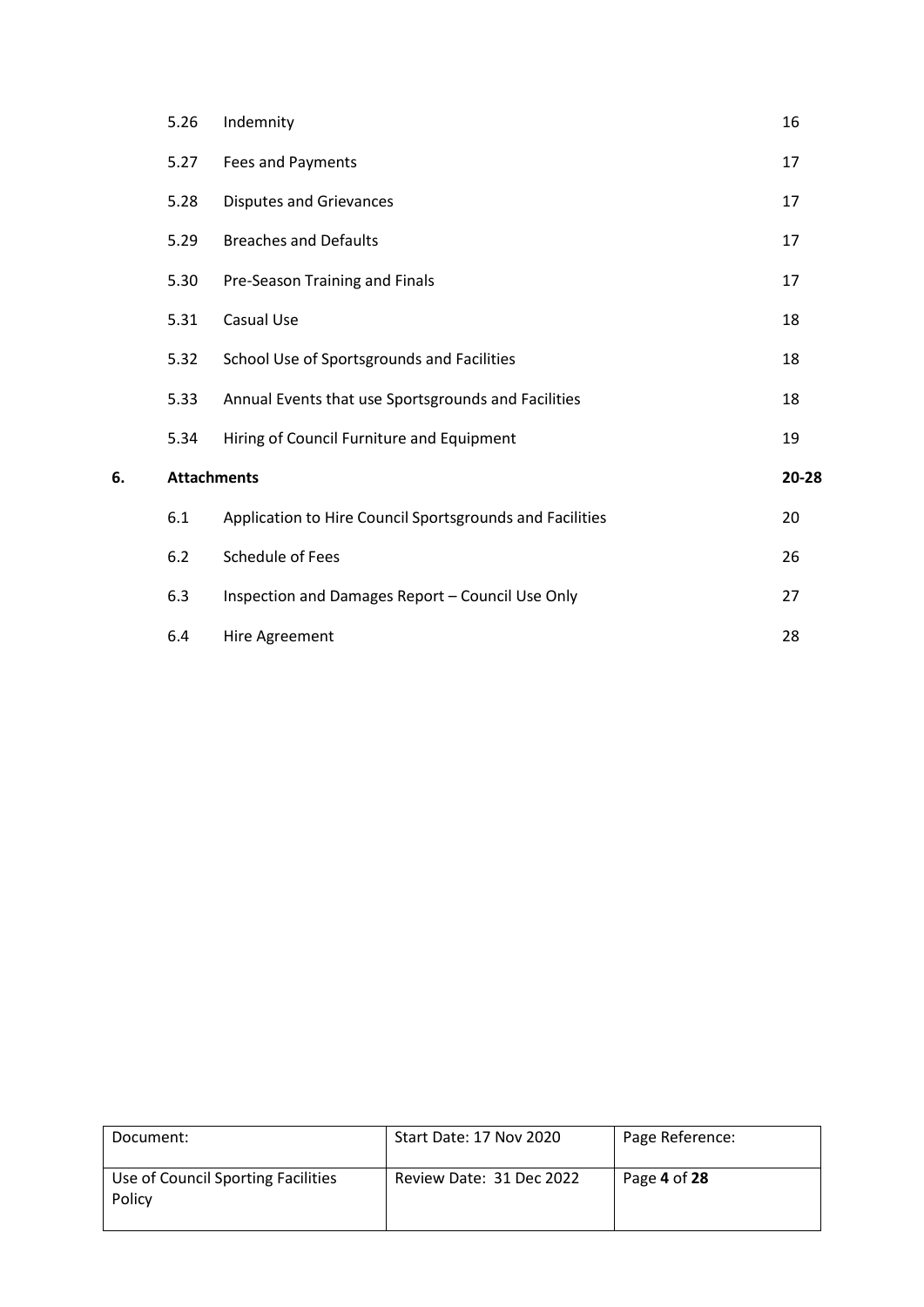#### 1. **Purpose**

The following sportsgrounds are administered by the Central Highlands Council. This Policy refers to the sportsgrounds and facilities singularly and collectively.

- Bothwell
- Hamilton
- Ouse
- Gretna
- Ellendale

Council recognises that it has a responsibility towards neighbouring property owners and for this reason desires the hirers of rate funded facilities to preserve the amenity and sense of well-being that all neighbourhoods are entitled to in this municipality.

Council also recognises the value of providing sportsgrounds and associated amenities for use by the community to facilitate the playing of organised sport.

This Policy is applicable to both seasonal and casual hire.

The right to use the sportsgrounds and facilities is subject to Council receiving an application in the required format signed by the proposed hirer undertaking to comply with these conditions. If the proposed hirer is a club, organisation or association, the application must include the personal undertaking by the President and Secretary of the Club.

The club, organisation, association, or casual hirer must complete all sections and sign the Application to Hire Council Sporting Facilities and associated forms as contained in Section 6 of this Policy. These must be presented to the Council by the due date prior to the commencement of hire. Applications cannot be considered unless accompanied by a current copy of the hirer's Certificate of Currency for Public Liability Insurance.

This Policy contains the terms and conditions on which Council sportsgrounds and facilities are utilised. By providing this Policy Council wishes to continue the relationship that it has formed with all sports clubs within the Central Highlands Municipality.

Sports clubs, organisations and individuals and the community as a whole will benefit from the equality and fairness of this document and the standard approach that it presents. Council will continue to recognise good behaviour and cooperation both past and present in relation to the use of sportsgrounds and facilities.

| Document:                                    | <b>Start Date: 17 Nov 2020</b> | Page Reference: |
|----------------------------------------------|--------------------------------|-----------------|
| Use of Council Sporting Facilities<br>Policy | Review Date: 31 Dec 2022       | Page 5 of 28    |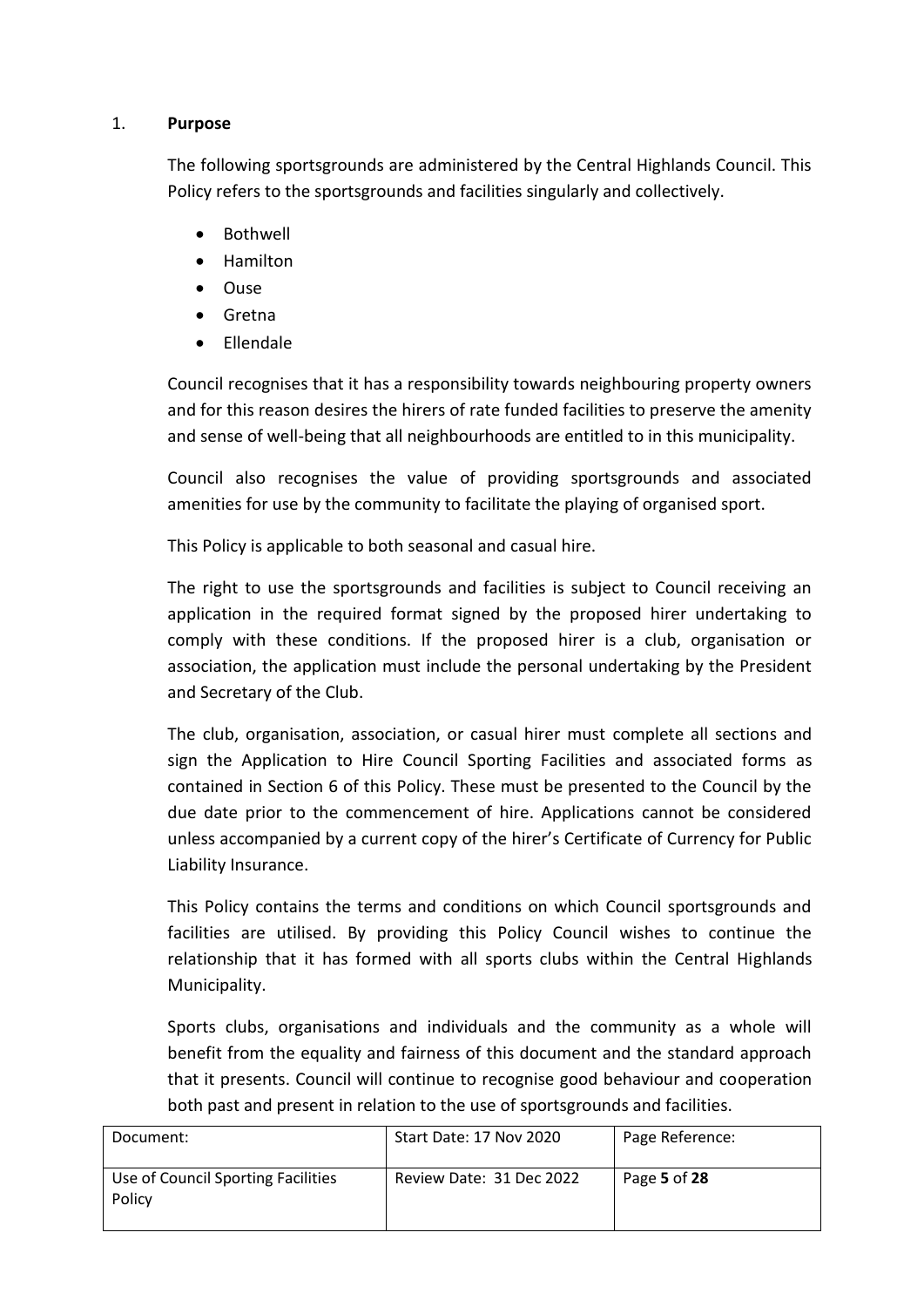The purpose of this Policy is to allow the users of Council's sportsgrounds and facilities to better understand the process guiding the allocation of facilities by clearly identifying:

- Council's requirements from clubs, organisations and individuals.
- Responsibilities of the user groups;
- Responsibilities of Council;
- Process for facility development;
- Provide a framework that is equitable and easily administered.

## **2. Legislative Requirements, Regulations and Associated Council Policies, Procedures and Guidelines.**

This Policy should be read in conjunction with applicable, appropriate and associated Legislative Requirements, Regulations, Council Policies, Procedures and Guidelines and applicable Australian Standards. These include but are not limited to:

- The Local Government Act 1993:
- Anti-Discrimination Act 1998;
- Local Government (General) Regulations 2015;
- Applicable Australian Standards;
- Internal Control Policy;
- Code of Conduct Policies;
- Risk Management Policy and Procedures;
- Delegations of Authority.

## **3. Glossary of Terms**

#### **3.1 This Policy**

2013-17 Use of Council Sporting Facilities Policy

#### **3.2 Council**

Central Highlands Council

#### **3.3 Club**

Club shall mean the club allocated use of a ground and its facilities owned or managed by Council.

| Document:                                    | Start Date: 17 Nov 2020  | Page Reference: |
|----------------------------------------------|--------------------------|-----------------|
| Use of Council Sporting Facilities<br>Policy | Review Date: 31 Dec 2022 | Page 6 of 28    |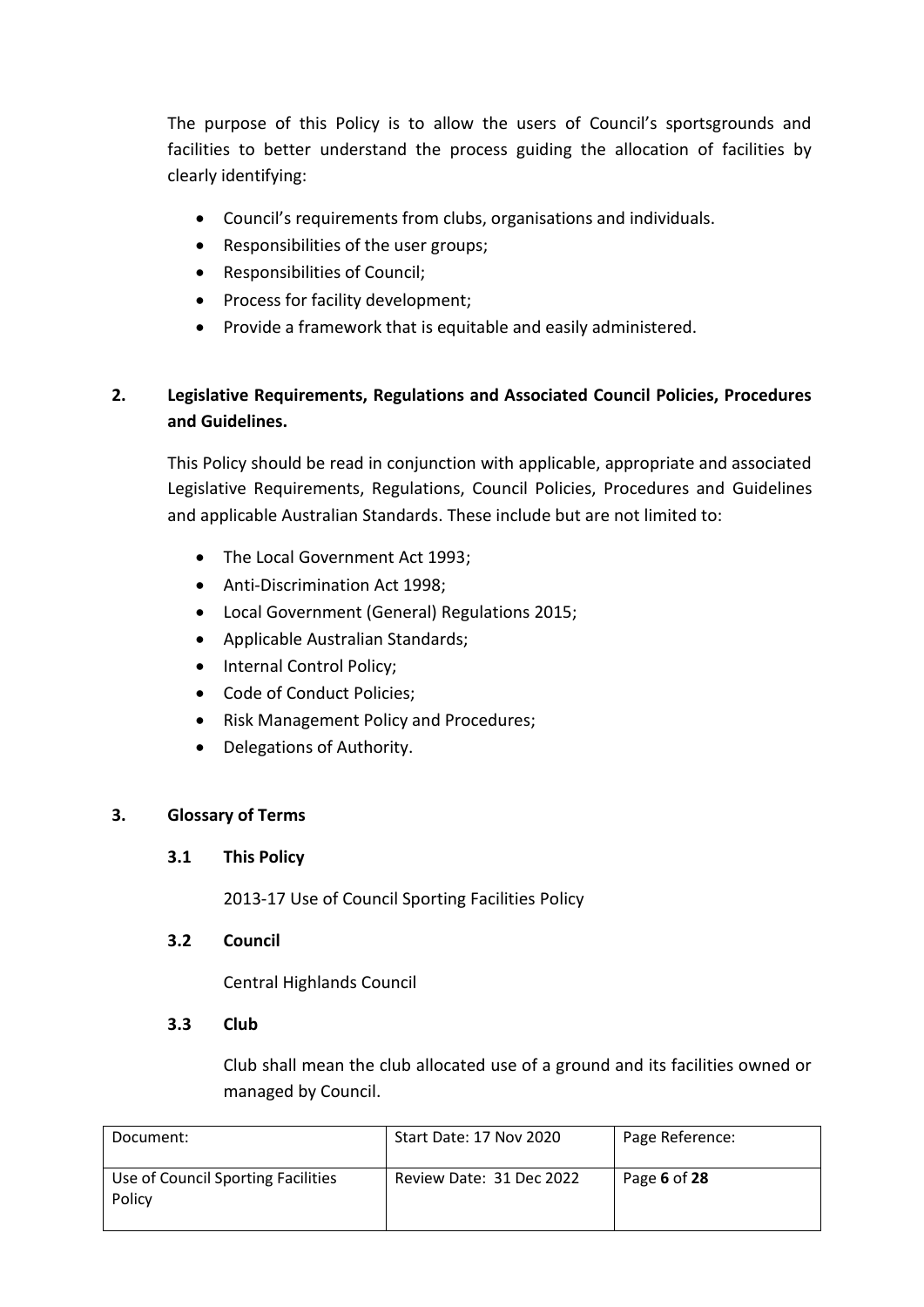#### **3.4 Facilities**

Facilities shall mean all buildings associated with the sportsground.

#### **3.5 Sportsground**

Sportsground shall mean the sportsground allocated to the club for a specified period or season.

#### **3.6 Season**

Season shall mean the period of time the club has been allocated use of the ground and facilities for "home and away" matches including finals. Unless otherwise stated, the winter season shall normally commence on 1<sup>st</sup> April and conclude on  $31<sup>st</sup>$  August of the same year, while the summer season shall normally commence on  $1<sup>st</sup>$  October and conclude on  $28<sup>th</sup>$  February of the following year.

#### **3.7 Casual Hirer**

Casual hirer shall mean a group or individual granted use of the sportsgrounds and/or facilities by Council.

#### **3.8 Council Officer**

Council Officer shall mean any Council employee requested to carry out the particular function discussed regardless as to whether they have been formally delegated to do so or not.

## **3.9 Senior Council Officer**

Senior Council Officer shall mean the General Manager, Deputy General Manager, Works and Services Manager, Manager Development and Environmental Services and their delegates.

#### **3.10 Recreation/Sports**

Organising events utilising all or part of the developed area.

#### **3.11 Promoter**

Group or individual financially responsible for the event.

| Document:                                    | Start Date: 17 Nov 2020  | Page Reference: |
|----------------------------------------------|--------------------------|-----------------|
| Use of Council Sporting Facilities<br>Policy | Review Date: 31 Dec 2022 | Page 7 of 28    |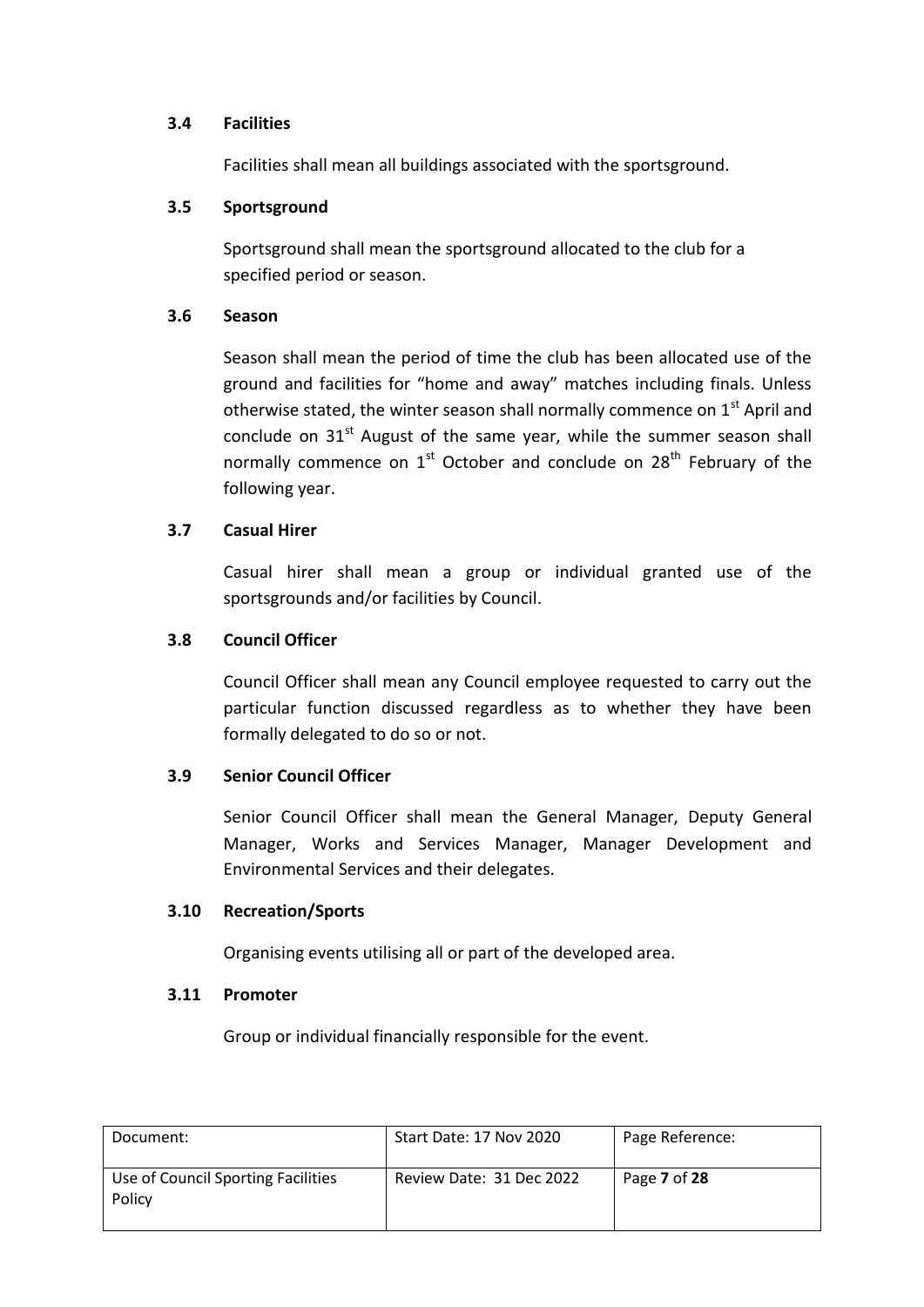## **3.12 Event Manager**

Group or individual responsible for event co-ordination.

#### **3.13 Event Management Group**

Council staff committee overseeing events to ensure Councils and Promoters procedural actions comply with statutory and regulatory requirements.

#### **3.14 Commercial Event**

An event providing a financial return on the services that are provided.

#### **4. Applications for Hire**

## **4.1 General Provisions**

The right to use Council sportsgrounds and facilities is subject to Council receiving an application on the required form signed by the applicant, stating the purpose, hours and portion or portions of the sportsground and facilities required and containing the applicant's undertaking to comply with the conditions of hire.

Where application is made on behalf of an organisation or body of persons, the applicant shall state the name of such organisation and the authority of the applicant for making such application.

The Policy provides the terms and conditions of the agreement governing the use and hire of Council sportsgrounds and facilities. It is a requirement that users read and understand the conditions and obligations within the agreement.

## **4.2 Sportsgrounds and Facilities Use and Allocation**

Allocations are issued to clubs that apply for the use of sportsgrounds and facilities by completing the application process outlined in this document by the required date. In being allocated the facility, the successful club then enters into a hire agreement with Council. The hire agreement forms a contract between the club (who becomes the seasonal tenant) and Council.

As participation trends change, Council may review the practice of allocating facilities to provide for the efficient use of facilities. Council may require a sharing of facilities but the desire is not to impact on existing users unless clear benefit can be provided through potential relocation or reallocation. Where possible, all efforts would be made for clubs to retain the same primary "home game". While all efforts

| Document:                                    | <b>Start Date: 17 Nov 2020</b> | Page Reference: |
|----------------------------------------------|--------------------------------|-----------------|
| Use of Council Sporting Facilities<br>Policy | Review Date: 31 Dec 2022       | Page 8 of 28    |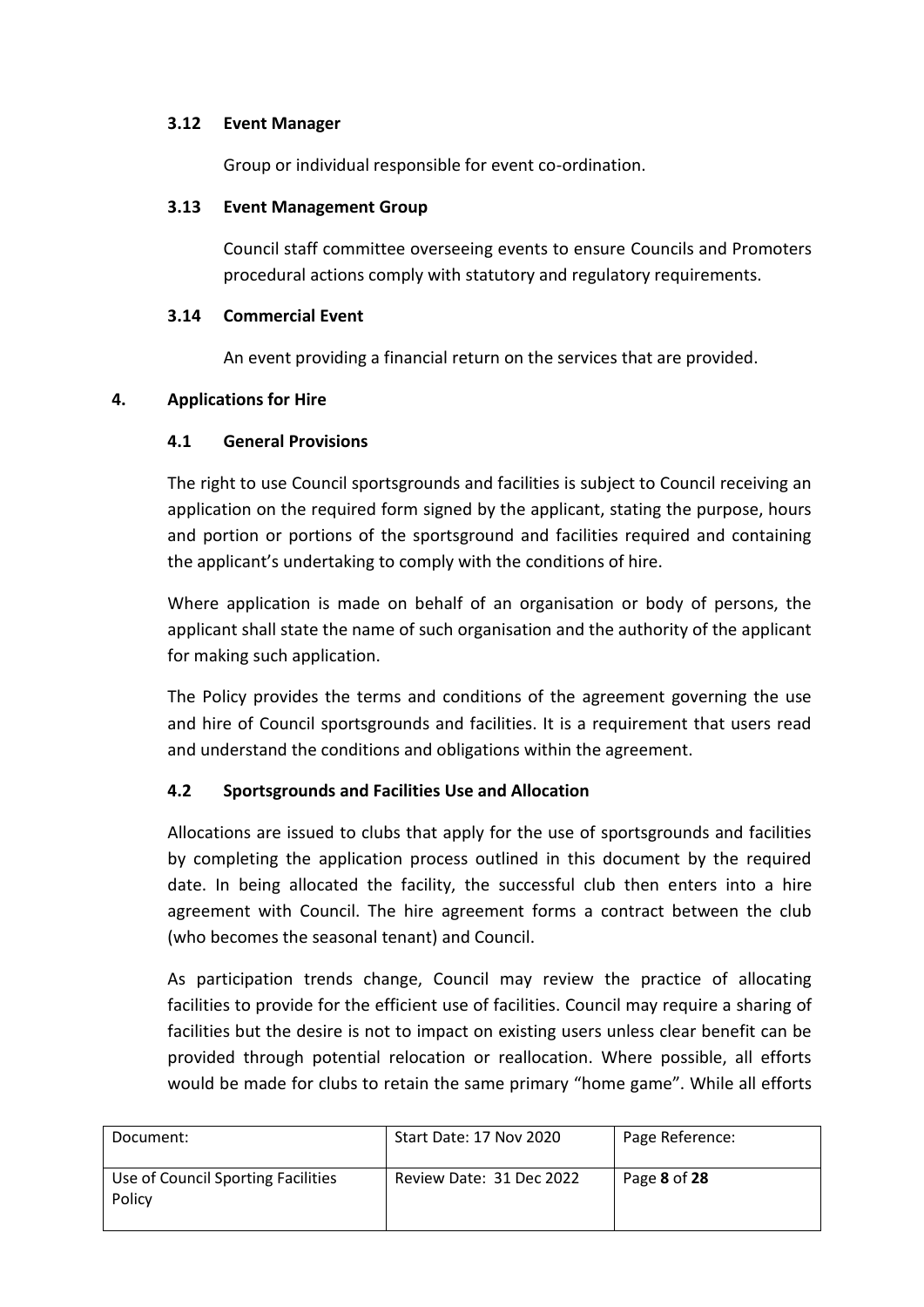are made to accommodate requests, where demand exceeds resources, Council may be unable to accommodate all requests.

## **4.3 Facilities and Buildings**

Pavilions, grandstands and other buildings are provided to support sportsgrounds activities. Allocations will also be made through a seasonal allocation. By signing the application form, applicants are agreeing to the conditions of use as outlined in this document.

Allocation of pavilions will be based on allocated days and times as applied. Council may consider placing other user groups into the pavilions during any non-allocated times although this would only be considered following consultation with the existing hirers.

## **5. General Terms and Conditions**

## **5.1 Permission to Occupy**

The right conferred on a club, association or casual hirer shall be a permission to occupy and shall not be construed as a tenancy. Nothing contained in these conditions shall confer on the club the right to exclusive possession and the Council may at its discretion allow other individuals and groups to have casual use of the premises.

## **5.2 Incorporations**

It is in the club's interest to be incorporated and Council supports incorporation. For further information regarding incorporation contact Consumer Affairs and Trading:

## <https://www.cbos.tas.gov.au/home>

## **5.3 Insurances**

The club or casual hirer shall not do or neglect to do or permit to be done or left undone anything which will affect the Council's insurance policy or policies relating to fire or public risk in connection with the facilities and the club hereby agrees to indemnify the Council to the extent that such policies are affected through any such act of commission or omission.

The club or casual hirer shall take out and keep current during the period of the seasonal or casual hire period, a public liability insurance policy in a form approved by the Council in the joint names of the Council, the club body or individual, insuring,

| Document:                                    | Start Date: 17 Nov 2020  | Page Reference: |
|----------------------------------------------|--------------------------|-----------------|
| Use of Council Sporting Facilities<br>Policy | Review Date: 31 Dec 2022 | Page 9 of 28    |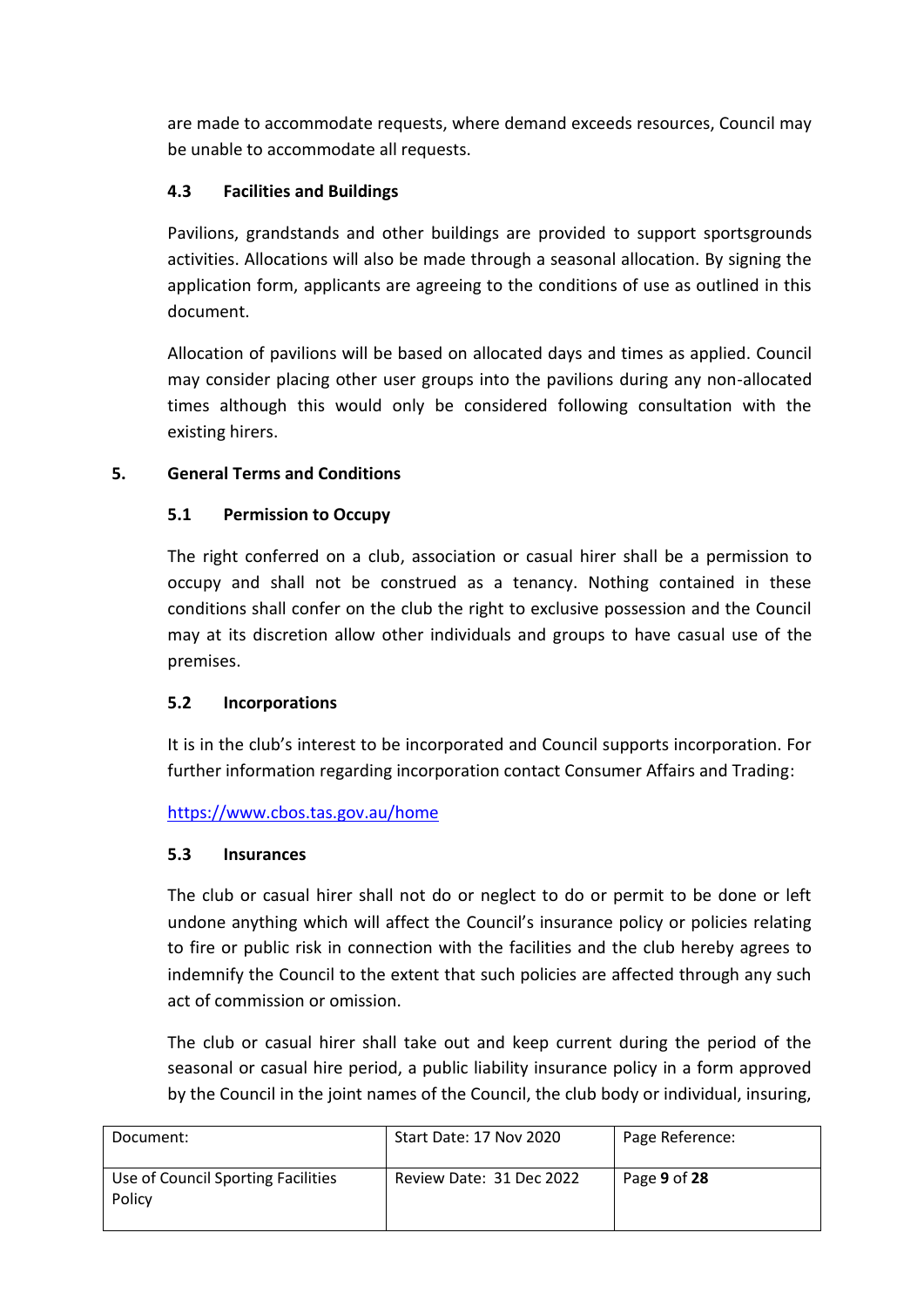for a minimum sum of twenty million dollars (\$20,000,000), the Council and the club, body or individual against all actions for costs, claims, charges, expenses and damages whatsoever which may be brought or made or claimed against the Council or the Club, body or individual or both arising out of or in relation to the use of the sportsground or facilities for the period of the hire agreement.

A copy of the Certificate of Currency must be attached to the Application Form.

Council insures its buildings, fittings and fixtures against damage and fire and is responsible for the structure of the building.

Council does not provide contents insurance on any pavilion. If the club stores valuables, equipment or memorabilia in a pavilion, the club is solely responsible for insurance of all its contents.

## **5.4 Sportsgrounds and Facilities Inspections.**

The club shall keep the premises in the same condition as at the commencement of the season and shall at all times keep the premises properly cleaned, repaired and maintained and at its own expenses shall make good any damage caused to the premises by acts or omissions of the club or its employees, members, agents or invitees, or others claiming through the club.

The club shall promptly give written notice to the Council of any hazard affecting the premises or giving rise to any potential liability.

Damage incurred by an approved casual hirer or arising from an act of vandalism to the facilities outside the hiring clubs allocated period of use must be reported to the General Manager by the club at the earliest possible opportunity.

Successful hirers must organise a ground and facilities inspection with Council prior to the commencement of the season. At this inspection, clubs will be required to sign a written acceptance that the ground and pavilion is "fit for purpose". Clubs are also required to undertake their own inspections prior to matches, training or competitions. Some sports peak bodies have available "match day checklists" for use in conducting these inspections. These inspection forms, once completed, should be filed if required for future reference. Mid-season inspections of pavilions may also be undertaken by Council.

| Document:                                    | Start Date: 17 Nov 2020  | Page Reference: |
|----------------------------------------------|--------------------------|-----------------|
| Use of Council Sporting Facilities<br>Policy | Review Date: 31 Dec 2022 | Page 10 of 28   |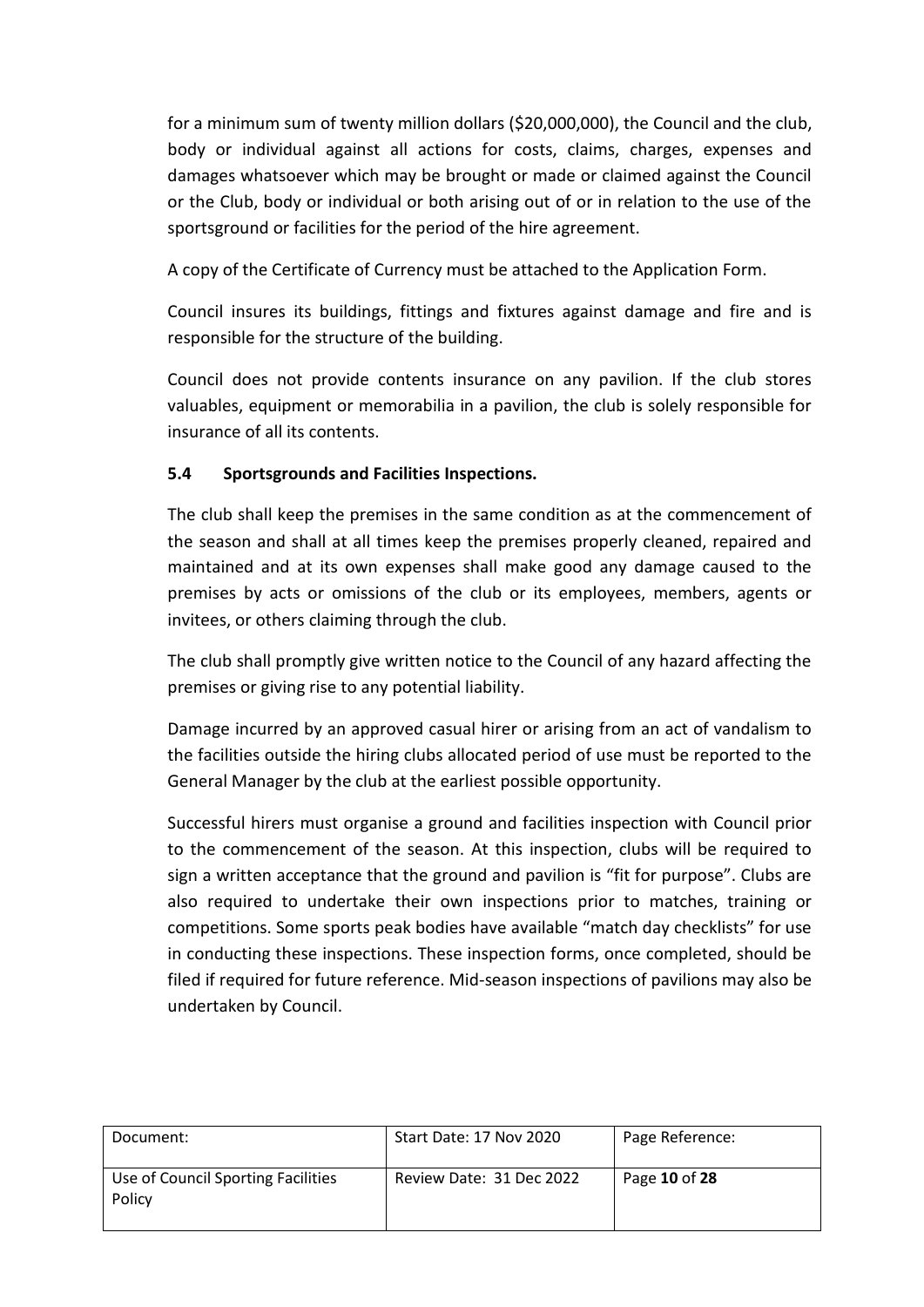## **5.5 Assignment**

Clubs which are granted permission to use the sportsgrounds and facilities shall not assign the right of use to any other organisation or body or allow any other organisation or body to exercise the right of use granted to the club.

No club shall sub-let any part of a sportsground and/or any of the pavilion or other buildings allocated to it during the allocated period. Non-compliance may result in Council withdrawing the allocation.

## **5.6 Keys**

All applicable public areas will be keyed by Council. This includes toilets, change rooms, kitchens and social areas. Council will require access to all of these areas at any time to meet a variety of regulations. Authorised person to lock up facilities.

Clubs who enter into a seasonal/term agreement with Council are required to lodge a \$100.00 deposit with Council for each set of keys issued per sportsground. Keys are to be returned to Council on the day the seasonal agreement terminates.

Failure to return keys shall result in the forfeit of the key deposit and possible exclusion from future use of the sportsground and facilities.

Any club having Council keys cut will have the allocation of the sportsground and facilities immediately withdrawn and/or excluded from future allocations and will be responsible for all the costs associated with the replacement of locks.

**Under no circumstances are the keys to be loaned to any other club, organisation, school or person.**

## **5.7 Council Access**

Seasonal hiring clubs must allow access to the premises by authorised Council Officers and are not to install locks or security devices to prevent access by such officers at any time.

## **5.8 Vehicles on Playing Fields**

Motor vehicles are not permitted on the sportsground unless being used responsibly to prepare for events/games. Disability and emergency vehicles are excepted.

| Document:                                    | Start Date: 17 Nov 2020  | Page Reference: |
|----------------------------------------------|--------------------------|-----------------|
| Use of Council Sporting Facilities<br>Policy | Review Date: 31 Dec 2022 | Page 11 of 28   |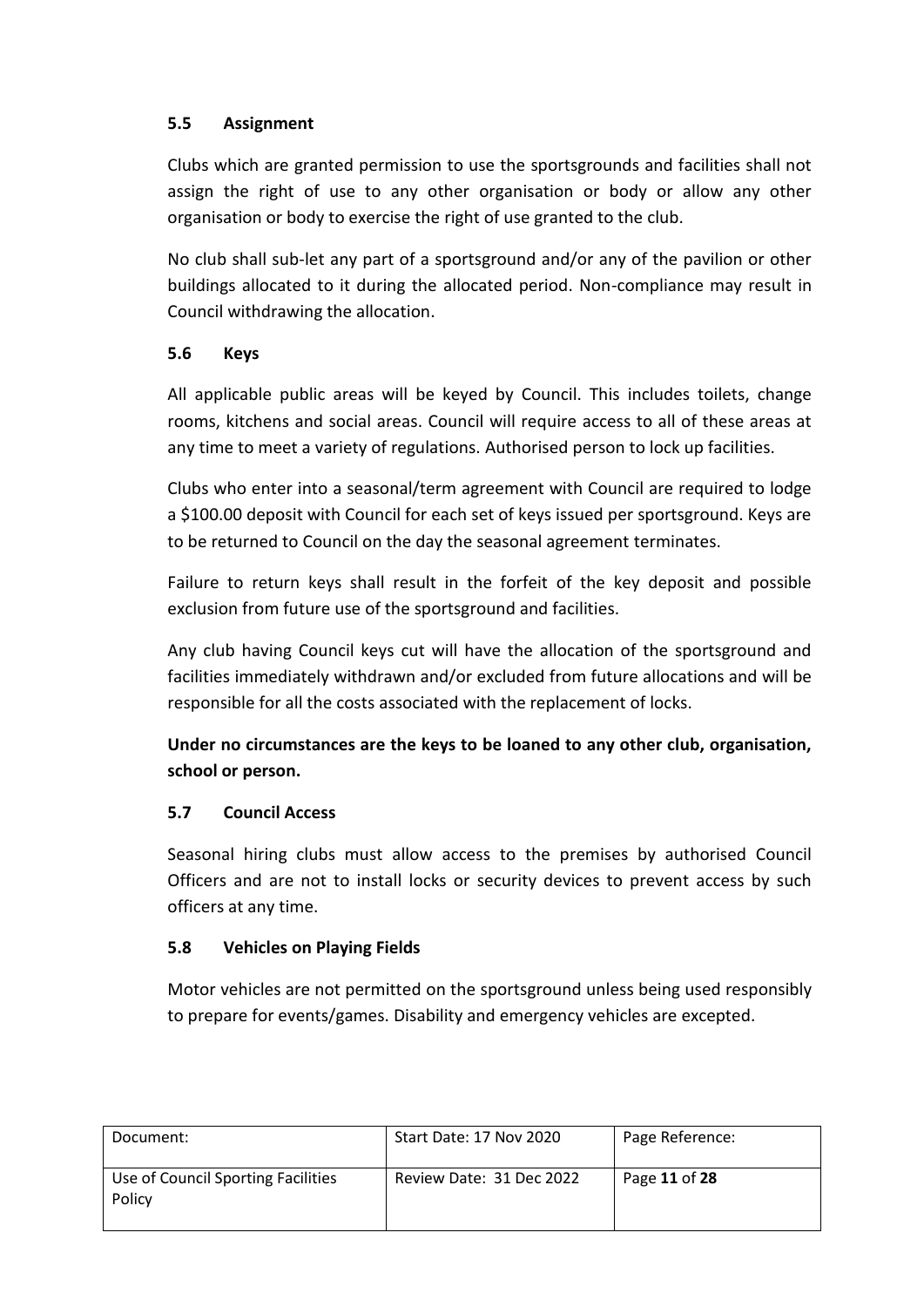## **5.9 Signage and Advertising**

It is prohibited to alter or erect any building on the land, or erect, display, affix, paint or exhibit any permanent advertising on the exterior of the building or any fences on the land without the written consent of Council. A formal application and payment of fees may be required.

## **5.10 Irrigation**

Council's sporting reserves are important pieces of public open space which are used by the whole community. Council is responsible for the maintenance and operation of all irrigation systems. Clubs and all hirers are not to access or alter control unit settings under any circumstances. Clubs must notify Council immediately if there is any interruption to mains power as this can affect the irrigation settings or cause damage to the system. Clubs and hirers must also notify Council if there are any faults, leakages or obvious over or under watering. This may be done using the contact details supplied.

## **5.11 Fencing**

Council will be responsible for maintaining fences around grounds and the perimeter of reserves. Council will provide internal fencing or bollards to restrict vehicular movement to designated areas of a reserve. Bollards and gates must not be removed by clubs except for emergency vehicle access. Temporary fencing of reserves for the conduct of finals and special events will be the responsibility of clubs. Clubs must apply to Council seeking prior approval, outlining the proposed event, fence type, location and the manner in which it is to be constructed.

## **5.12 Line-marking of Sportsgrounds**

Clubs are to advise Council of their line-marking requirements as part of their application and ground inspection. Clubs will be responsible for all required linemarking.

## **5.13 Scoreboards**

Permission must be obtained from Council for the construction of scoreboards. The construction of scoreboards is at the cost of the club and only based on approved plans. Clubs should contact Council for guidance prior to any work being undertaken.

Construction must occur under Council supervision and with relevant planning approval.

| Document:                                    | Start Date: 17 Nov 2020  | Page Reference: |
|----------------------------------------------|--------------------------|-----------------|
| Use of Council Sporting Facilities<br>Policy | Review Date: 31 Dec 2022 | Page 12 of 28   |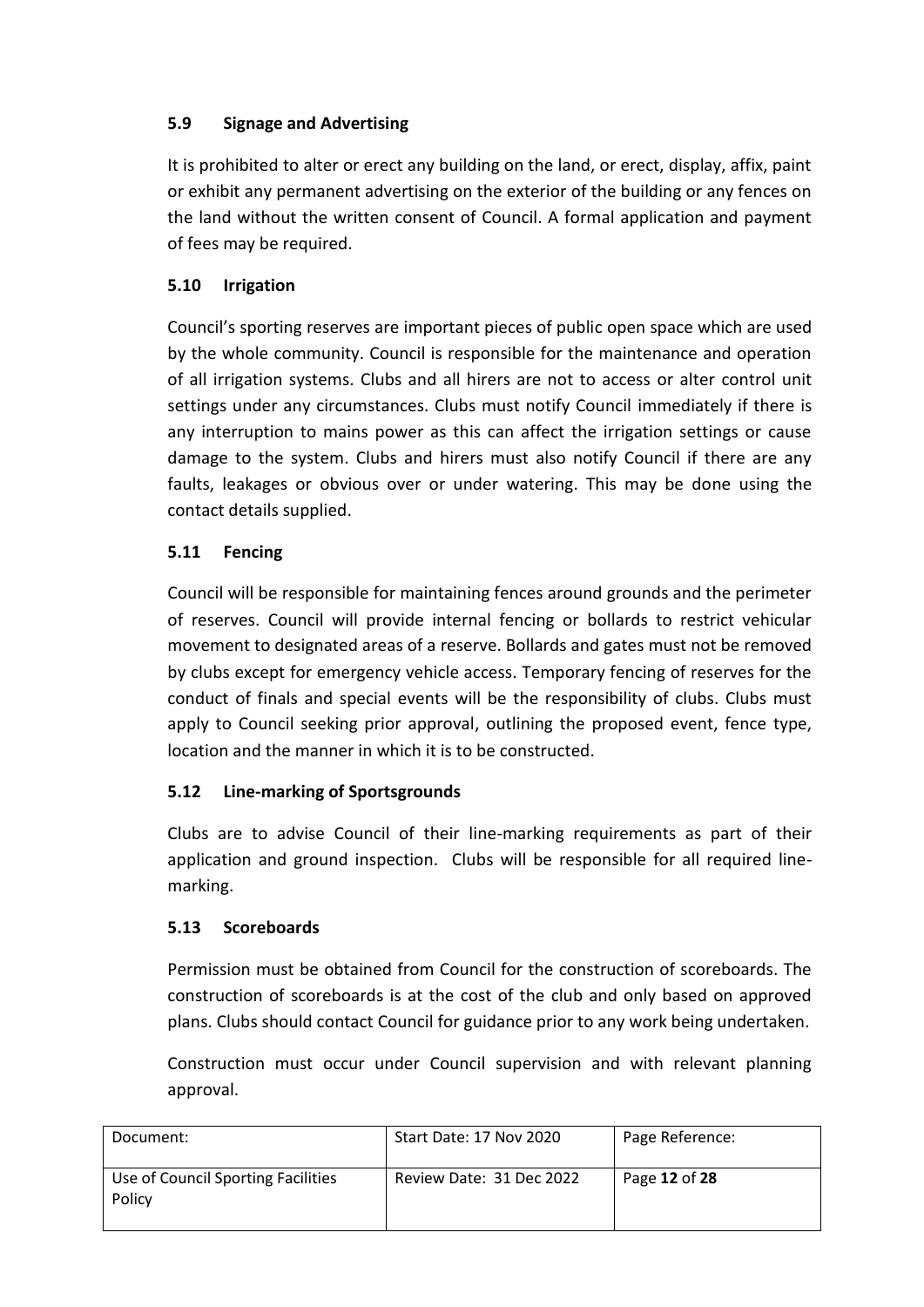All subsequent maintenance will be the responsibility of the club. If a scoreboard deteriorates to a condition that is dangerous or is deemed inappropriate for a structure in a Council reserve, it will be removed by Council and the club will be charged accordingly.

## **5.14 Temporary Closure of Ground and/or Facilities**

Council reserves the right to close any sportsground to protect the playing surface, reduce risks to competitors and the public, to complete capital or maintenance works in poor weather conditions or to allow rehabilitation of the ground after damage. Where grounds are closed for matches, where practicable, Council will make all attempts to provide clubs with at least one day's notice.

## **5.15 Social Functions**

The club shall not use the premises as a cabaret, disco, place of assembly, or for entertainment without the prior written consent of the General Manager provided that nothing in this clause shall prevent the normal meetings associated with the activities of the club.

The club or casual hirer shall not use, or suffer to be used, the premises for any illegal or objectionable purpose or for any noxious, noisy, offensive or dangerous occupation or activity or for any act which is or may be an annoyance, nuisance or inconvenience to Council or adjoining land owners or occupiers or any other person.

All social functions are to cease at 11.30pm.

## **5.16 Liquor Licences**

No alcohol of any kind shall be brought into the sporting facility without the consent of a Senior Council Officer.

Prior to any function where liquor is to be consumed, the hirer must contact the Licensing Board to ascertain whether a liquor licence is required or whether any other conditions or restrictions will apply.

If the Licensing Board determines that a liquor licence is required, a copy of the liquor licence is to be submitted to a Senior Council Officer prior to occupancy of the sporting facility, otherwise the relative hire will be cancelled.

If the Licensing Board determines that a liquor licence is not required, a copy of that determination or advice is to be submitted to a Senior Council Officer prior to occupancy of the sporting facility, otherwise the relative hire will be cancelled.

| Document:                                    | Start Date: 17 Nov 2020  | Page Reference: |
|----------------------------------------------|--------------------------|-----------------|
| Use of Council Sporting Facilities<br>Policy | Review Date: 31 Dec 2022 | Page 13 of 28   |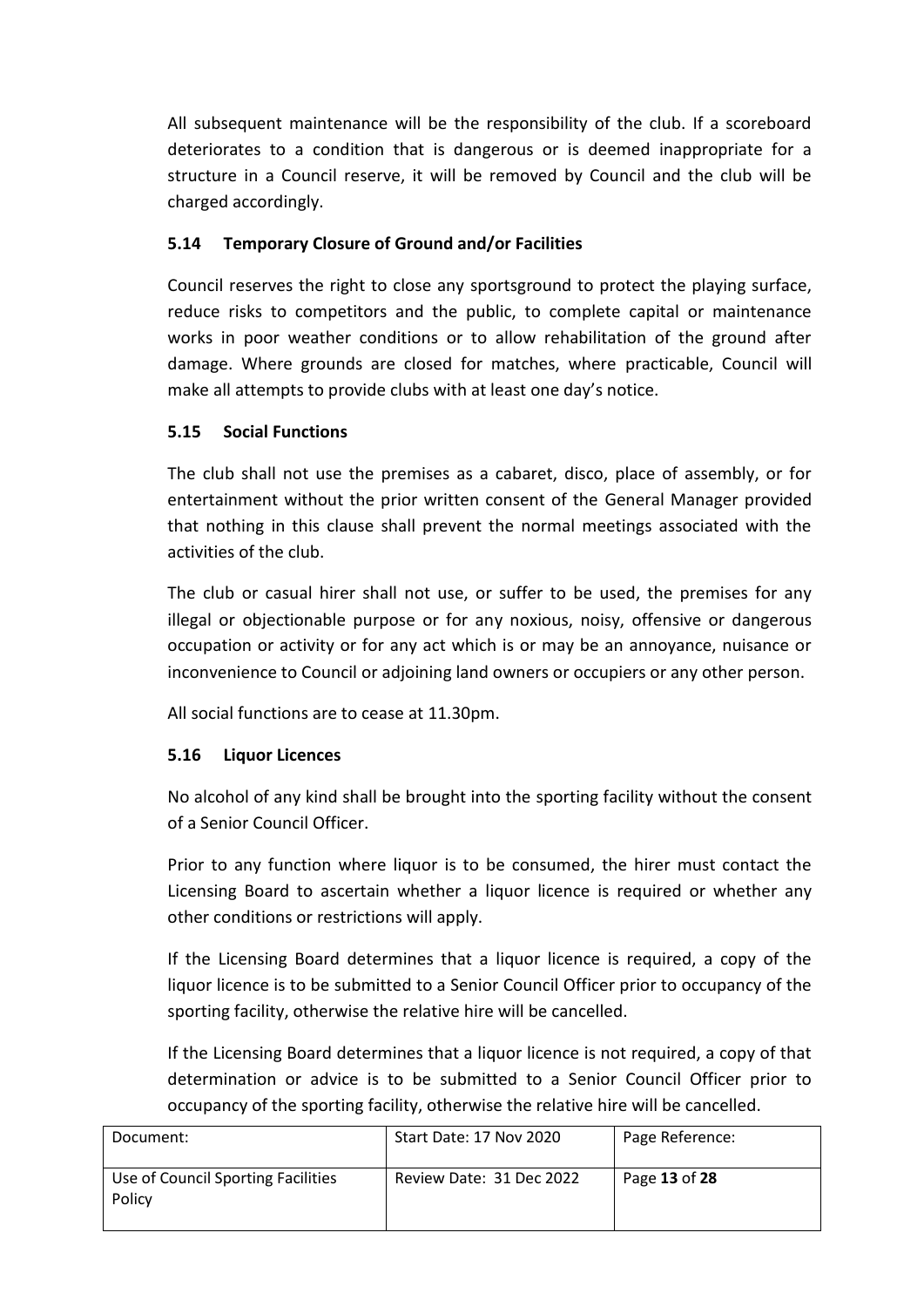Any conditions or restrictions advised by the Licensing Board are to be adhered to. A copy of the conditions or restrictions is to be submitted to a Senior Council Officer prior to occupancy of the sporting facility, otherwise the relative hire will be cancelled.

The following conditions are imposed by Council where the event is serving liquor or the event is BYO liquor:

- Alcohol not to be provided to people under 18.
- Alcohol must not be available from the hall as take-away.
- Alcohol must not be consumed outside the hall.
- Designated bar staff and servers of alcohol are required to hold current Responsible Serving of Alcohol Certificates.

More information is available at the Treasury website:

[https://www.treasury.tas.gov.au/liquor-and-gaming/liquor/applying-to-sell](https://www.treasury.tas.gov.au/liquor-and-gaming/liquor/applying-to-sell-liquor/apply-for-a-liquor-licence)[liquor/apply-for-a-liquor-licence](https://www.treasury.tas.gov.au/liquor-and-gaming/liquor/applying-to-sell-liquor/apply-for-a-liquor-licence)

## **5.17 Power**

The club shall be responsible for the reimbursement of all power costs. An application for subsidisation of power consumption must be in writing prior to accepting the hire agreement. Council shall consider each application on its merits.

Floodlights may only be used during the hours when clubs are allocated use of facilities as set out in the schedule, and can only be used for the playing of matches and training purposes. Floodlights must be turned off when matches and training sessions have finished and must not be left on or used for social functions conducted at the premises without the prior written consent of the General Manager.

## **5.18 General Maintenance**

If the hirer has an enquiry relating to the maintenance of a sportsground or facility, they should contact Council's Manager Works and Services.

The hirer is responsible for ensuring that the premises is maintained and kept in a clean and habitable state.

## **5.19 Capital Development and Improvements**

Council aims to provide at least basic level associated facilities at sportsgrounds. Due to funding limitations, Council is unable to meet all requests for facility upgrades. If a club

| Document:                                    | Start Date: 17 Nov 2020  | Page Reference: |
|----------------------------------------------|--------------------------|-----------------|
| Use of Council Sporting Facilities<br>Policy | Review Date: 31 Dec 2022 | Page 14 of 28   |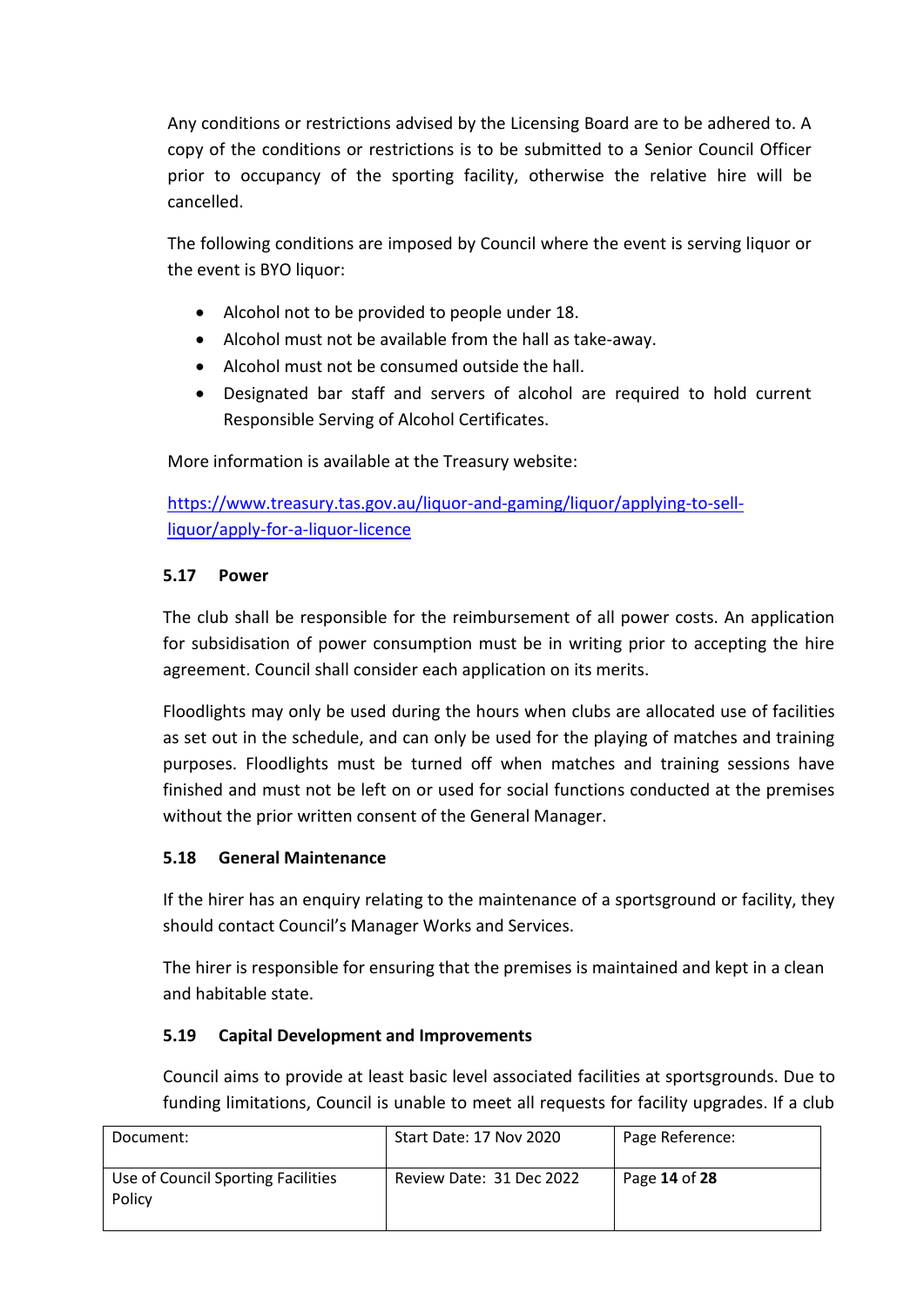wishes to suggest improvements to the facility at their seasonal sportsground, a written proposal should be lodged with Council which includes preliminary design plans, costing and confirmation of the club constitution. It should be noted that this information will assist Council in assessing the proposal and in development of a capital works program. However, there is no guarantee that any project will be undertaken or funded.

Clubs can apply for funding through agencies such as Sport and Recreation Tasmania to help contribute to capital works projects at their seasonal sportsground and/or facilities. Clubs wishing to apply for funding for a project involving a seasonal sportsground or facility is required to approach Council to discuss the project and to obtain a letter of support to include with their application.

Council is responsible for the management of any capital works that are to be undertaken. Council will look more favourably on applications for capital works that have the support of other user groups and/or those that will benefit more than one club or user group.

## **5.20 Public Toilets**

Council maintains and pays the utility costs associated with toilets located on Council reserves that are open to the public. This includes public toilets attached to sportsgrounds and facilities. Where toilets are located at a sports reserve and are only open on match days for members and spectators, the club will be responsible for opening, closing, and cleaning.

## **5.21 Cleaning**

Hirers are responsible for all litter generated by their activities. Council sportsgrounds and facilities must be cleaned and maintained in a state suitable for use by clubs, incumbent clubs and any community groups that use the facilities. It is the responsibility of clubs and hirers to leave sportsgrounds and facilities in a clean and tidy condition immediately after use. Supply of cleaning equipment and materials is the responsibility of the club or hirer.

## **5.22 Smoking**

Penalties apply to non-observance of smoking restrictions contained within Tasmanian legislation, including the Public Health Act 1997. Hirers must ensure that they are aware of requirements and that members, guests, spectators and others abide by these requirements.

| Document:                                    | Start Date: 17 Nov 2020  | Page Reference: |
|----------------------------------------------|--------------------------|-----------------|
| Use of Council Sporting Facilities<br>Policy | Review Date: 31 Dec 2022 | Page 15 of 28   |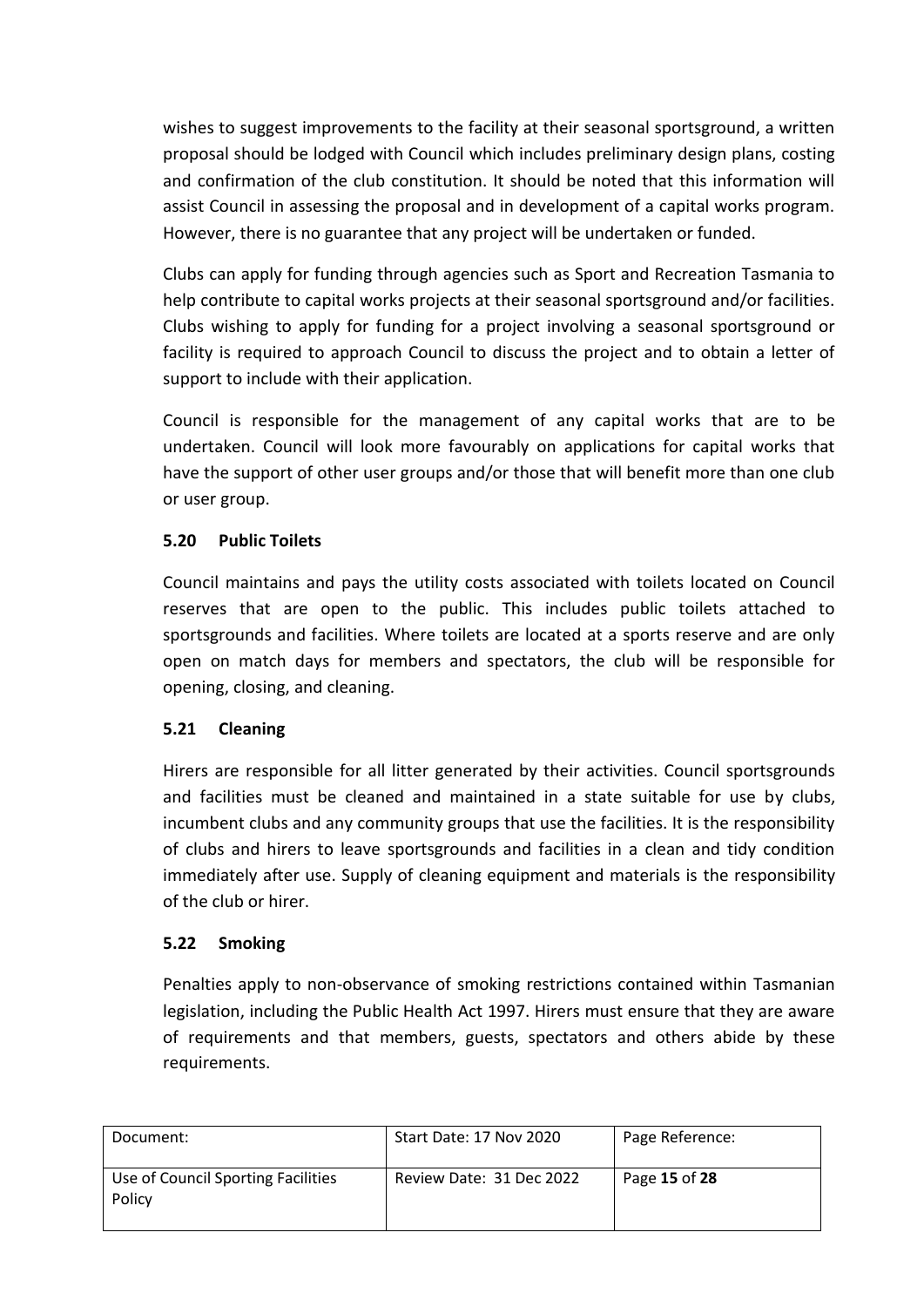## **5.23 Food Registration**

If the hirer intends to provide food for sale, they must register as a food business with Council's Development and Environment Services Section. This requirement must be met regardless of whether the hirer is a commercial, charitable or community organisation or whether it involves the handling or sale of food on one occasion only or on a regular basis.

It is important to note that the "sale" of food does not only involve direct monetary exchange as it also includes prizes, awards and give-aways for the purpose of advertisement or in furtherance of trade or business. Clarification should always be sought from Council to determine if registration is necessary.

## **5.24 Open Fires**

No open fires of any description inside or outside of facilities are permitted.

## **5.25 Liability**

Neither the Council nor its servants shall be liable for any loss or damage sustained by the club or any person, firm or corporation entrusting to or supplying any article or thing to the club by reason of any such article or thing being lost, damaged or stolen. The club hereby indemnifies the Council against any claim by any such person, firm or corporation in respect of such article or thing.

The liability for damage to the sportsgrounds and facilities applies only to when the facilities are being used by the club and excludes damage caused by fire, storm and tempest.

Liability for damage to the sportsgrounds and facilities but excluding damage or loss of club property, caused by vandalism that occurs outside the hours when the club has been allocated use of the premises in accordance with the schedule shall be the responsibility of Council.

## **5.26 Indemnity**

The club or casual hirer agrees to Indemnify and keep indemnified and to hold harmless the Council, its servants and agents and each of them from and against all actions, costs, claims, charges, expenses and damages whatsoever which may be bought or made or claimed against them or any of them arising out of or in relation to the use of the Council sportsground or facilities for the period of the hire agreement.

| Document:                                    | Start Date: 17 Nov 2020  | Page Reference: |
|----------------------------------------------|--------------------------|-----------------|
| Use of Council Sporting Facilities<br>Policy | Review Date: 31 Dec 2022 | Page 16 of 28   |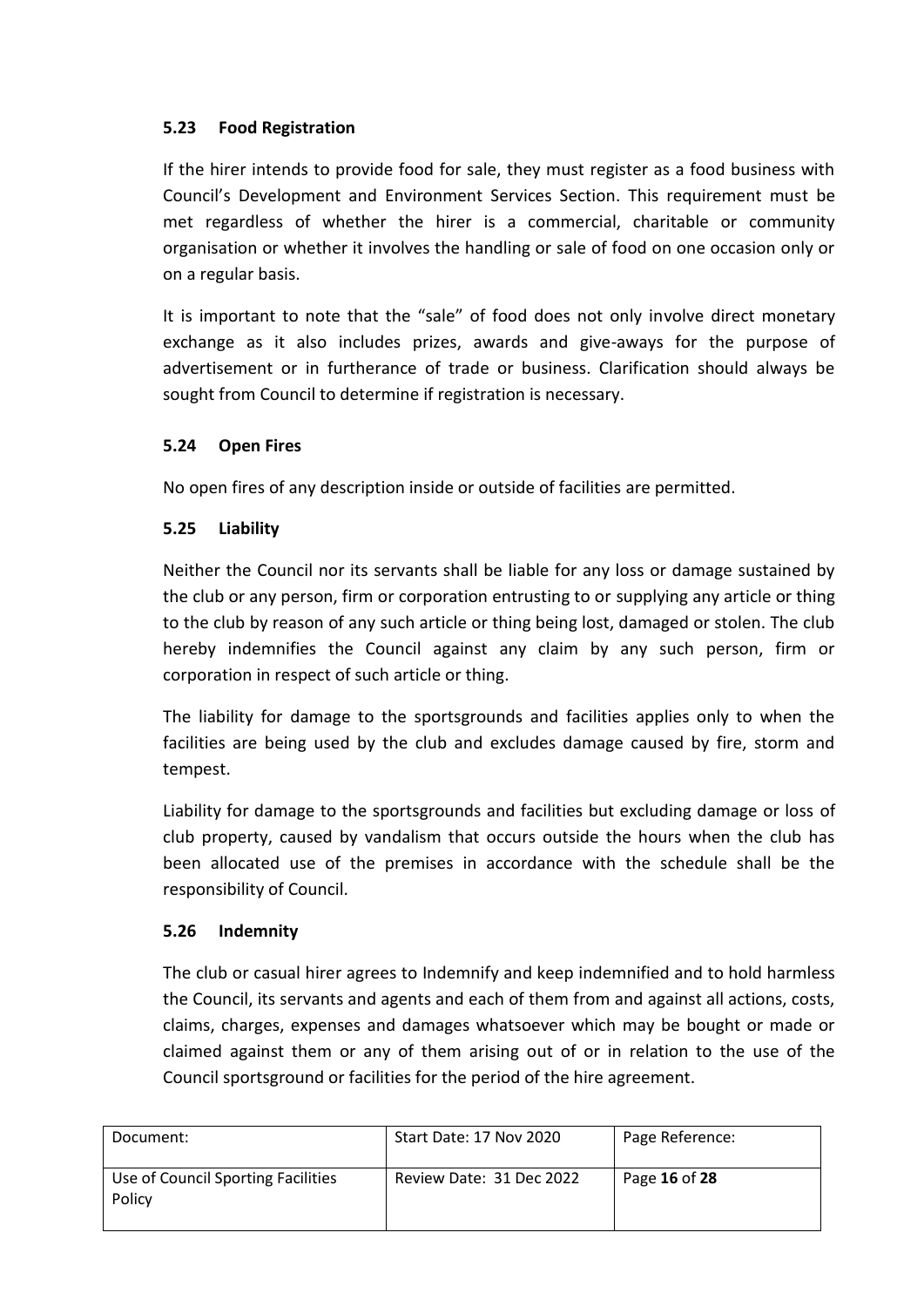## **5.27 Fees and Payments**

Fees will be set by Council under resolution by Council and may be varied at any time.

Seasonal sportsgrounds and facilities hire fees are fixed by Council. Accounts will be forwarded at the beginning of the season and must be paid within one month of notice.

Accounts for power usage will be forwarded at three monthly intervals and at the cessation of the hire agreement. Accounts must be paid within one month of notice.

## **5.28 Disputes and Grievances**

In the event of any disputes or differences arising as to the interpretation of these conditions, or any matter or thing contained therein, a panel comprising the Mayor, Deputy Mayor and General Manager from Council, together with the President, Secretary and one Committee Member of the club will be convened to arbitrate on the dispute. The decision of the panel shall be final and conclusive. The panel will be chaired by the Mayor.

## **5.29 Breaches and Defaults**

If the Club or casual hirer permits or allows any breach or default in the performance and observance of these conditions, the Council may, by writing, terminate the permission to use the premises and the club or casual hirer shall immediately vacate the premises.

## **5.30 Pre-Season Training and Finals**

Pre-season training and finals are not included within the seasonal agreement if they fall outside of the seasonal agreement dates. For finals, clubs (or associations if they are responsible for organising finals) are required to make formal application to Council and this needs to be lodged with Council at least one week prior to the last home and away season match. If this application has been lodged by this time, sportsground renovation works may be scheduled or the sportsground may be hired to other users.

If clubs have necessary pre-season requirements outside of the seasonal dates, these needs/times are to be noted on the seasonal application and considered in context. It is

| Document:                                    | Start Date: 17 Nov 2020  | Page Reference: |
|----------------------------------------------|--------------------------|-----------------|
| Use of Council Sporting Facilities<br>Policy | Review Date: 31 Dec 2022 | Page 17 of 28   |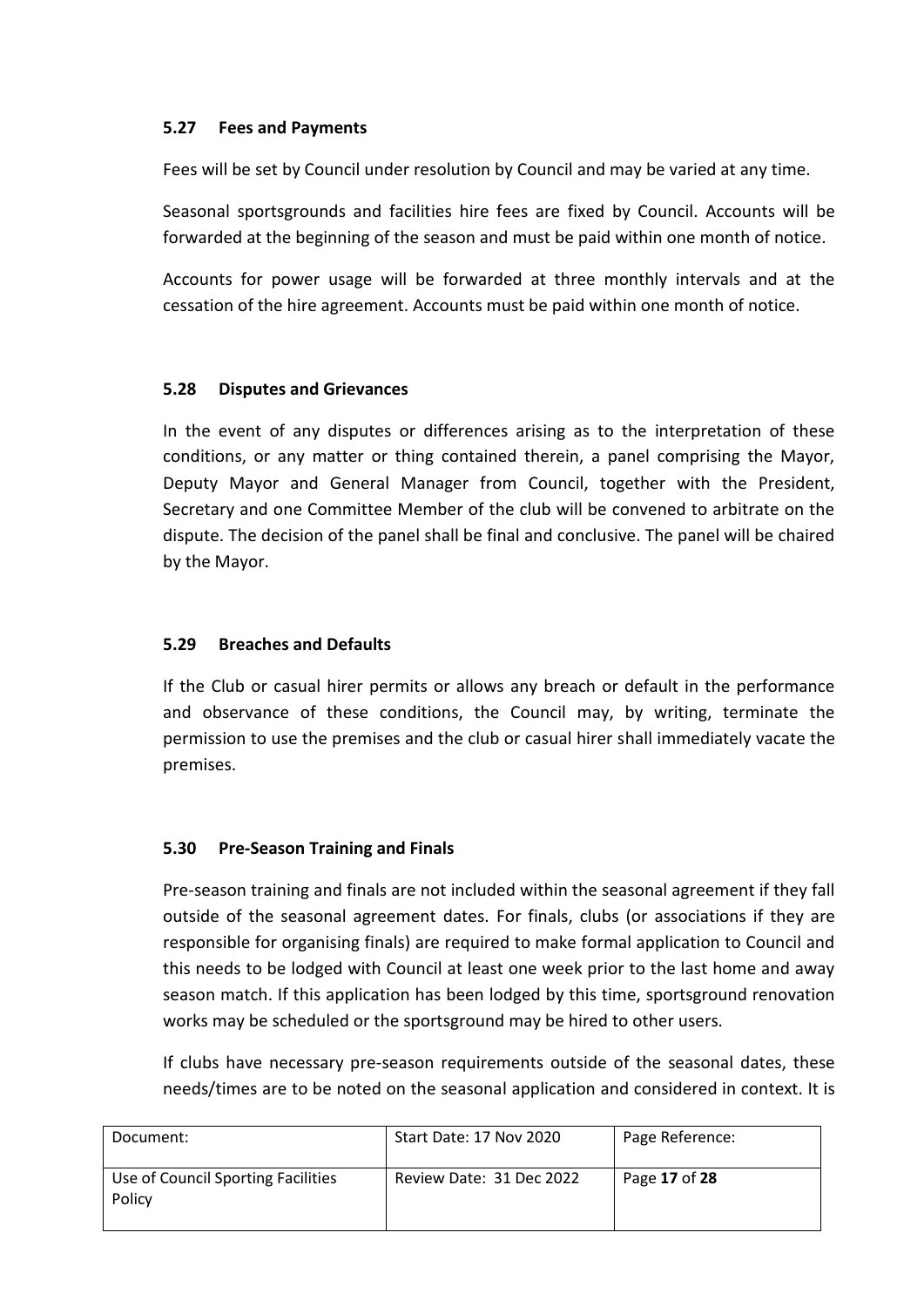anticipated that on occasions the above timelines are not possible to achieve. In these cases, clubs are to make the best possible effort to contact Council regarding their practice games requirements prior to the game going ahead.

## **5.31 Casual Use**

In addition to sporting club use, sportsgrounds and facilities are frequently used by residents and community groups for purposes of social gatherings, casual sport and festivals and events. Council supports sportsground and facility use by these groups and will allocate grounds upon request, with consultation with hire clubs and providing this does not result in overuse of grounds or be of detriment to competition use. Annual events will take priority over casual use.

The casual hirer must ensure that if alcohol is served or brought onto the premises that a person is designated as a responsible person to monitor the consumption of that alcohol.

All social gatherings, events etc. must cease at 11.30pm.

## **5.32 School Use of Sportsgrounds and Facilities**

As with community groups and residents, schools within the Central Highlands Municipality may use Council sportsgrounds and facilities for school sports, sports days and physical activities. Council supports this use by school groups and will allocate sportsgrounds and facilities upon request providing that this does not result in overuse of grounds or be of detriment to competition use by seasonal user groups.

School use will generally be limited to school hours. Where schools require use of grounds outside of school hours, hirer clubs will be consulted to determine if there will be any conflict of use.

Applications from schools are required prior to using sportsgrounds and facilities.

## **5.33 Annual Events that use Sportsgrounds and Facilities**

Council permits some sportsgrounds and facilities to be used for annual events. Clubs will be made aware of these if they apply for and enter into a seasonal hire agreement

| Document:                                    | Start Date: 17 Nov 2020  | Page Reference: |
|----------------------------------------------|--------------------------|-----------------|
| Use of Council Sporting Facilities<br>Policy | Review Date: 31 Dec 2022 | Page 18 of 28   |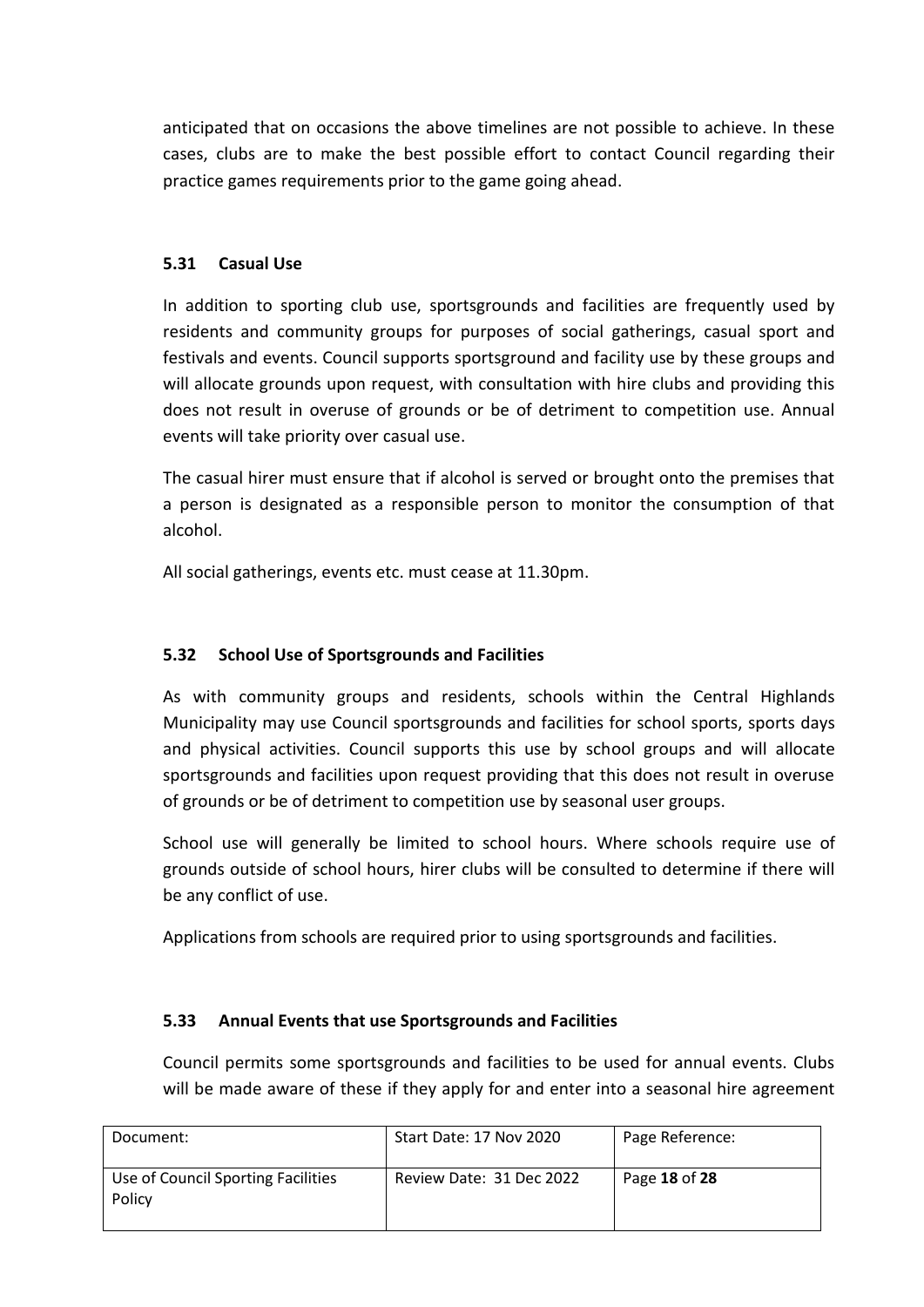with Council for one of the affected sportsgrounds and facilities. In regards to annual events, affected clubs will be notified of any annual event on their sportsground and facility prior to an agreement being finalised.

## **5.34 Hiring of Council Furniture and Equipment**

Council may hire out furniture and equipment from Council sportsgrounds and facilities. The hirer shall be held liable for the return of all such goods in the same condition in which they were received. All breakages and losses shall be charged to the hirer at the replacement cost of such breakages and/or losses.

Fees, terms and conditions are available from Council and details agreed upon are to be entered into the Application to Hire Council Sportsgrounds and Facilities, included in this Policy document as Attachment 6.1.

| Document:                                    | Start Date: 17 Nov 2020  | Page Reference: |
|----------------------------------------------|--------------------------|-----------------|
| Use of Council Sporting Facilities<br>Policy | Review Date: 31 Dec 2022 | Page 19 of 28   |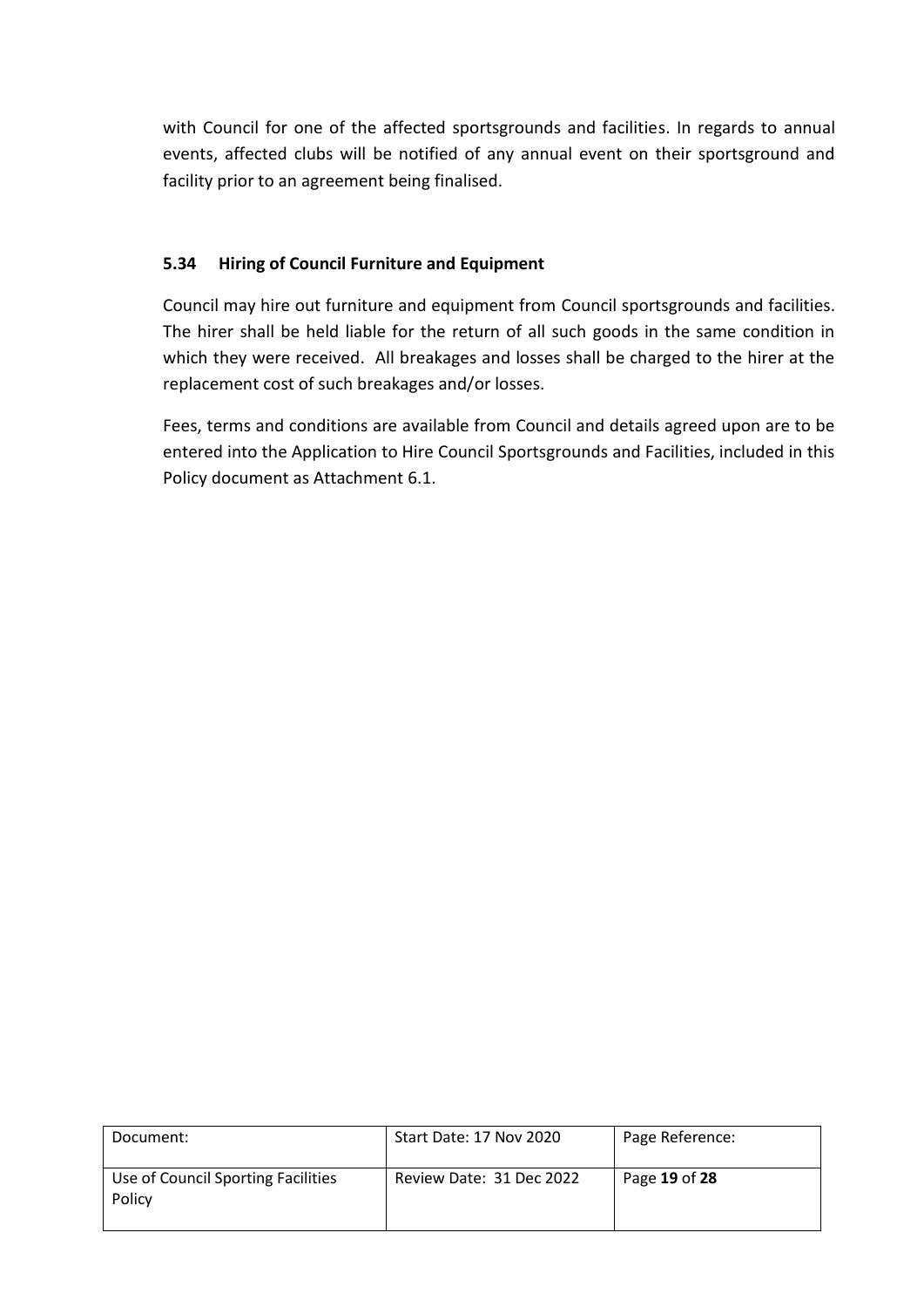

## **APPLICATION TO HIRE COUNCIL SPORTSGROUNDS AND FACILITIES**

**Applicant:** ................................................................................................................................... *Full Name, Sporting Club or Business Name, Individual (as applicable)*

**Address:** ..................................................................................................................................... I/We have received, read and understand the conditions of hire, and hereby undertake to comply with all conditions, regulations and charges relative to the hire of the:

................................................................................................................................................

## **CASUAL HIRE:**

| Period of Hire:                 |                     |          |
|---------------------------------|---------------------|----------|
| Time required:                  | From am/pm To am/pm |          |
| <b>SEASONAL HIRE:</b>           |                     |          |
|                                 |                     |          |
| Period of Hire:                 |                     |          |
|                                 |                     |          |
| Training Time Spans: From am/pm |                     | To am/pm |

| Document:                                    | Start Date: 17 Nov 2020  | Page Reference: |
|----------------------------------------------|--------------------------|-----------------|
| Use of Council Sporting Facilities<br>Policy | Review Date: 31 Dec 2022 | Page 20 of 28   |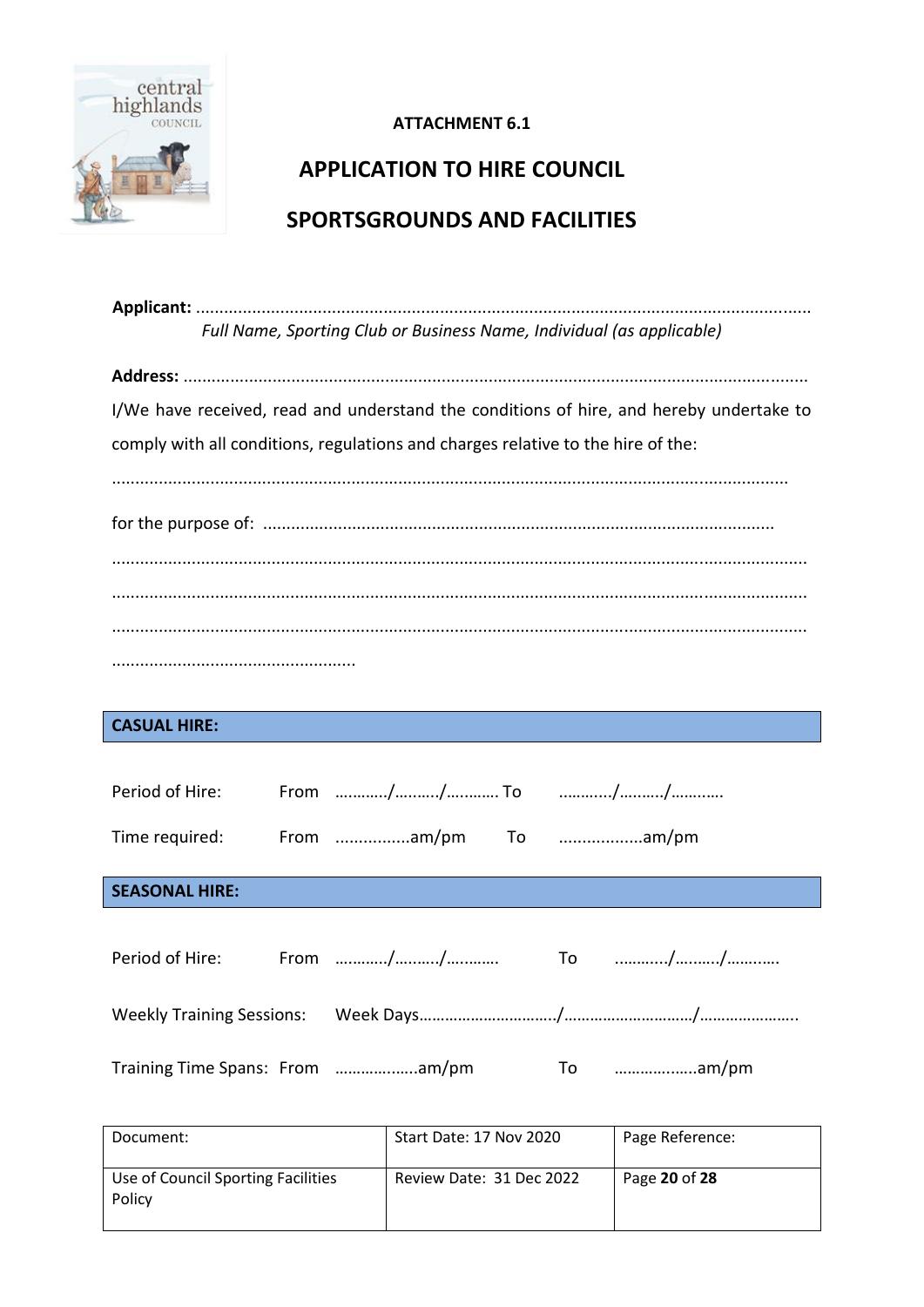Pre-Season Games:

**Rostered Games:** 

............/........./............ ............/........./............. ............/........./............ ............/........../............ ............/........./............. ............/........./.............

|  | // |  |
|--|----|--|
|  |    |  |
|  | // |  |
|  |    |  |
|  | // |  |
|  |    |  |
|  | // |  |
|  |    |  |
|  |    |  |
|  | // |  |
|  |    |  |

| // |
|----|
| // |
| // |
|    |
| // |
| // |
| // |
| // |
|    |
| // |
| // |
| // |
| // |
|    |
| // |
| // |
| // |
| // |
| // |
|    |

|  | // |
|--|----|
|  |    |
|  | // |
|  | // |
|  |    |
|  | // |
|  |    |
|  |    |
|  | // |
|  | // |
|  |    |
|  | // |
|  | // |
|  |    |
|  | // |
|  | // |
|  |    |
|  | // |
|  | // |
|  |    |
|  | // |
|  | // |
|  |    |
|  | // |

| Document:                                    | Start Date: 17 Nov 2020  | Page Reference: |
|----------------------------------------------|--------------------------|-----------------|
| Use of Council Sporting Facilities<br>Policy | Review Date: 31 Dec 2022 | Page 21 of 28   |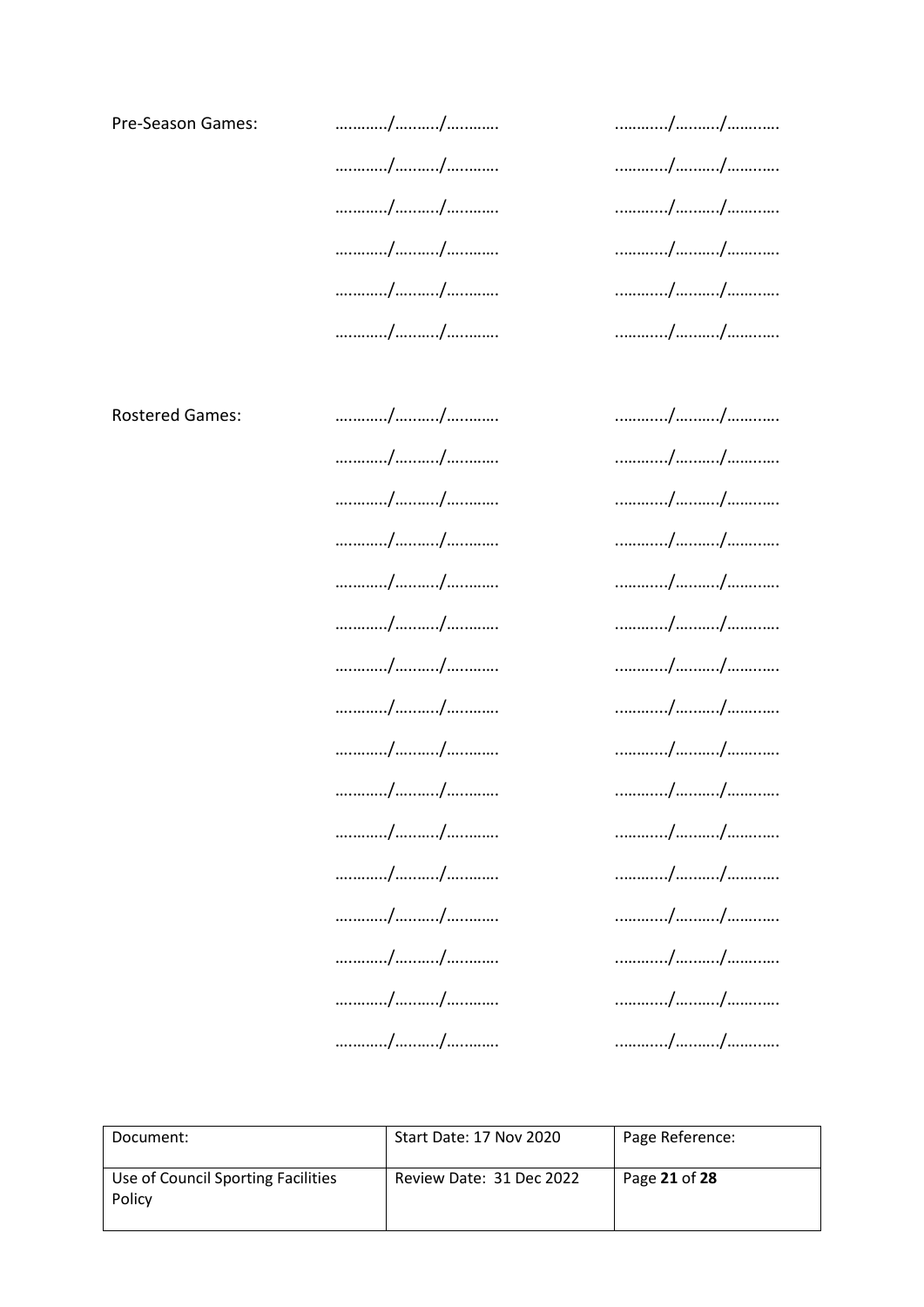**GENERAL REQUIREMENTS:**

| Do you intend having liquor at the function?                | No<br>Yes                          |
|-------------------------------------------------------------|------------------------------------|
| Has a copy of Licensing Board correspondence been provided? | <b>NA</b><br>  No<br>Yes           |
| Has a copy of the liquor licence been provided?             | $\sqrt{Y}$ es $No$<br><b>NA</b>    |
| Have copies of Certificates of Currency been provided?      | <b>NA</b><br>$\blacksquare$<br>Yes |
| Do you intend to sell or handle food?                       | No<br>Yes                          |
| Have you registered with Council as a Food Business?        | <b>NA</b><br>Yes<br>  No           |
| Name of Person Responsible for Serving of Alcohol           |                                    |

Authorised person to lock up facilities, name authorised person ……………………………………….

## **EQUIPMENT HIRE**

If equipment is being requested for hire, please enter requirements in the table below. Please note that losses and breakages will be deducted from your bond, if applicable. Excess charges will be invoiced.

| <b>ITEMS HIRED</b>    |  |  |
|-----------------------|--|--|
| <b>Date Required</b>  |  |  |
| <b>Date Returned</b>  |  |  |
| <b>BROKEN OR LOST</b> |  |  |

| Document:                                    | Start Date: 17 Nov 2020  | Page Reference: |
|----------------------------------------------|--------------------------|-----------------|
| Use of Council Sporting Facilities<br>Policy | Review Date: 31 Dec 2022 | Page 22 of 28   |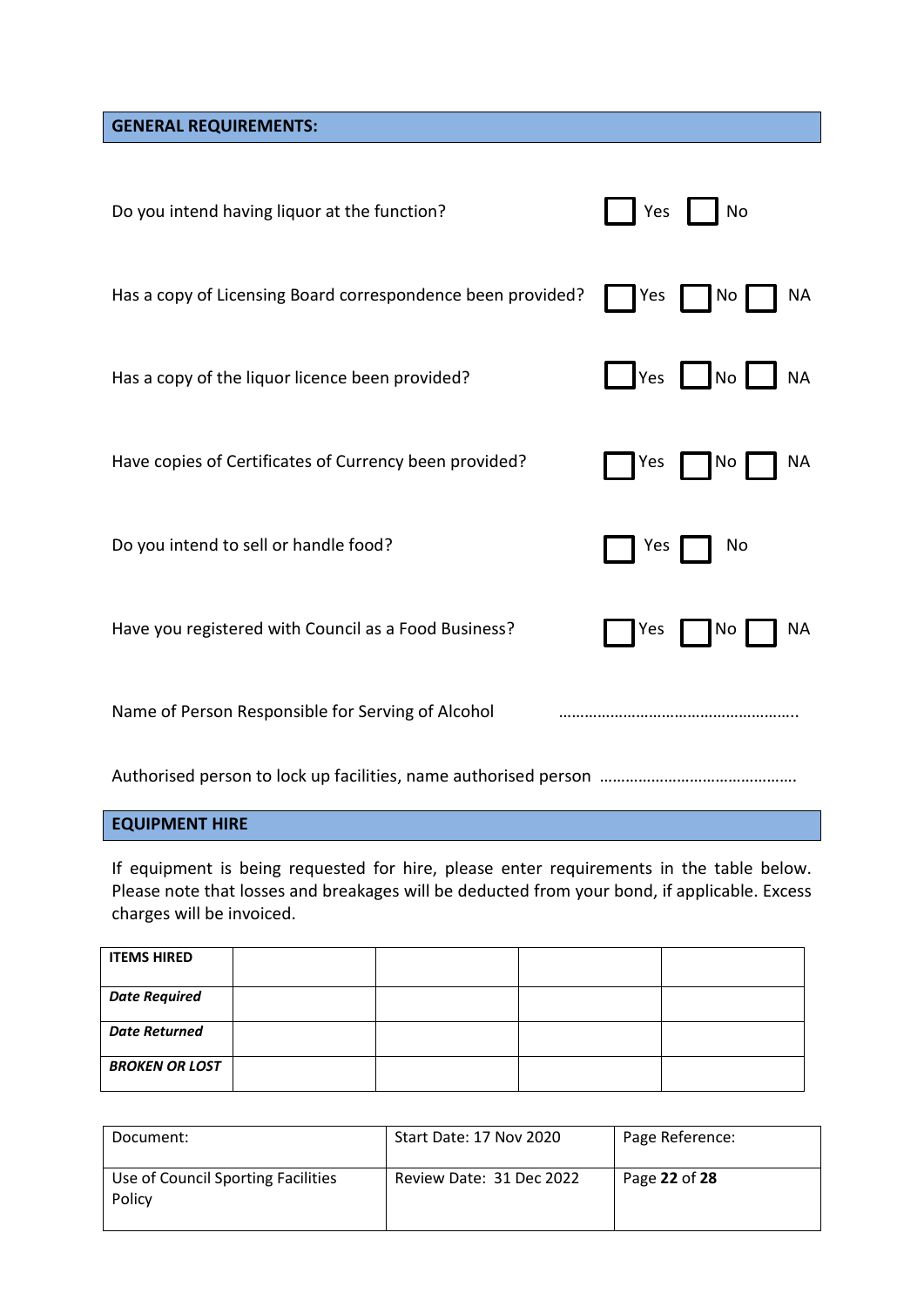#### **COMPLIANCE WITH CONDITIONS OF USE OF COUNCIL POLICY**

The above-named Applicant acknowledges having received and read a copy of the Central Highlands Council Policy 2013-17 Use of Council Sporting Facilities which is attached to this document and agrees to be bound by and comply with the said Policy in every respect. The Applicant further undertakes to be responsible for ensuring that all individuals or groups using the allocated Council sportsground or facility or part thereof at the times and days allocated for the Applicant shall comply with the conditions in the Policy.

#### **INSURANCE**

Commercial applicants further agree to take out and keep current during the period of the hiring of the Council hall or part thereof, Public Liability, Professional Indemnity and Product Liability insurance policies as applicable in a form approved by the Council. These policies are to be in the joint names of the Council and the Organisation insuring, for a minimum sum of twenty million dollars (\$20,000,000), the Council and the Applicant against all actions, costs, claims, charges, expenses and damages whatsoever which may be brought or made or claimed against the Council or the Applicant or both arising out of or in relation to the use of the council sporting facility or part thereof.

#### **INDEMNITY**

The Applicant further agrees to Indemnify and keep Indemnified and to Hold Harmless the Council, its servants and agents and each of them from and against all actions, costs, claims, charges, expenses and damages whatsoever which may be brought or made or claimed against them or any of them arising out of or in relation to functions held at the hired facilities.

## **CERTIFICATE OF CURRENCY**

Commercial applicants are required to produce copies of Certificates of Currency from their insurer which confirms that Public Liability, Professional Indemnity and Product Liability insurance policies as applicable are in force for the duration of the function to be held at the hired facilities. The policies are to contain the following provisions:

- 1. The policies must be for a minimum of \$20 million and must be in the joint names of the Applicant and the Central Highlands Council.
- 2. The insurance policies should contain a standard cross liability clause.

| Document:                                    | Start Date: 17 Nov 2020  | Page Reference: |
|----------------------------------------------|--------------------------|-----------------|
| Use of Council Sporting Facilities<br>Policy | Review Date: 31 Dec 2022 | Page 23 of 28   |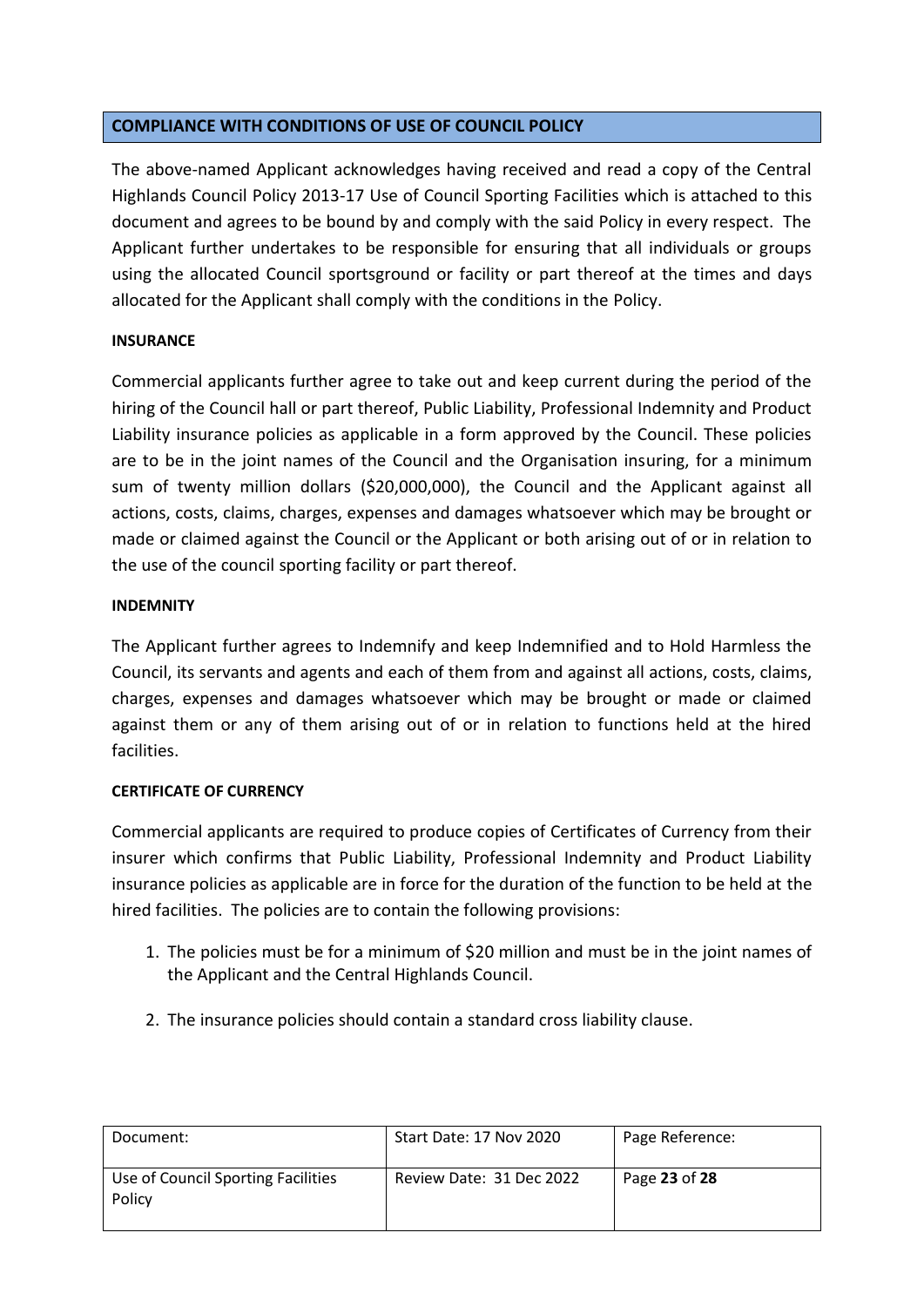Copies of Certificates of Currency confirming the period and amount of cover and showing the Central Highlands Council as a joint insured, must be produced and will form part of the Agreement.

#### **PERMITTED HOURS/DAYS OF USE**

The Applicant agrees that the permitted hours of use shall be only those times and days allocated for the Applicant and confirmed in writing by Council.

#### **SIGNATURES**

**APPLICANT'S POSITION IN THE ORGANISATION:** (Preferably President or Secretary) ........................

| <b>EMAIL:</b> |  |
|---------------|--|

| Representatives signature |  |  |
|---------------------------|--|--|

**APPLICANT'S POSITION IN THE ORGANISATION:** (Preferably President or Secretary) ........................

| Representatives signature | าล†ค |
|---------------------------|------|

| Document:                                    | Start Date: 17 Nov 2020  | Page Reference: |
|----------------------------------------------|--------------------------|-----------------|
| Use of Council Sporting Facilities<br>Policy | Review Date: 31 Dec 2022 | Page 24 of 28   |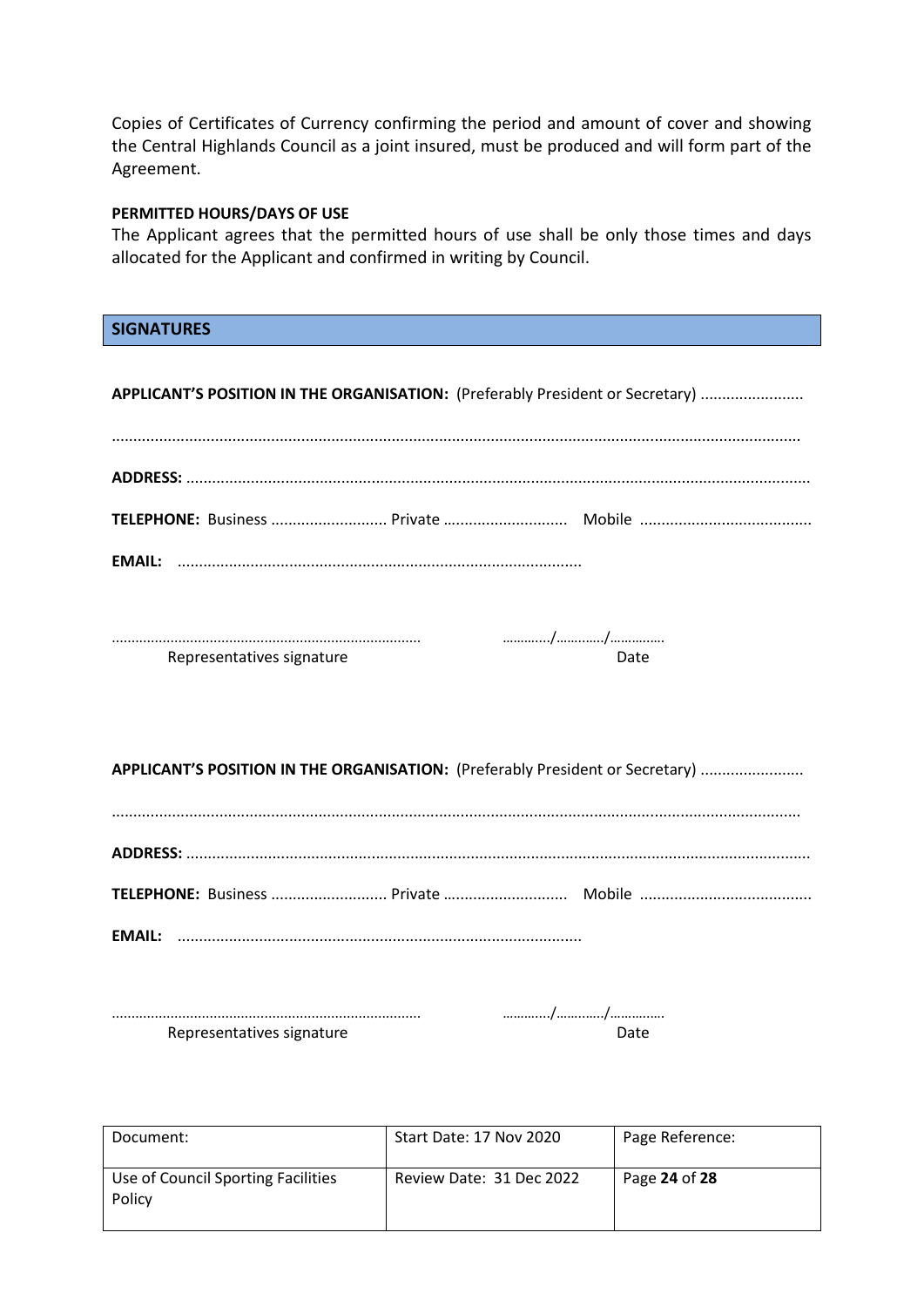

## **HIRE AGREEMENT**

| approved Application to Hire Council Sportsgrounds and Facilities has been accepted by |                         |                                     |
|----------------------------------------------------------------------------------------|-------------------------|-------------------------------------|
| both parties as at the date signed and sealed below:                                   |                         |                                     |
| <b>HIRER</b>                                                                           |                         |                                     |
|                                                                                        |                         | (Preferably President or Secretary) |
|                                                                                        |                         |                                     |
|                                                                                        |                         |                                     |
|                                                                                        |                         |                                     |
|                                                                                        |                         |                                     |
| Representatives signature                                                              | Date                    |                                     |
|                                                                                        |                         |                                     |
|                                                                                        |                         | (Preferably President or Secretary) |
|                                                                                        |                         |                                     |
|                                                                                        |                         |                                     |
|                                                                                        |                         |                                     |
|                                                                                        |                         |                                     |
|                                                                                        |                         |                                     |
| Representatives signature                                                              | Date                    |                                     |
|                                                                                        |                         |                                     |
| <b>CENTRAL HIGHLANDS COUNCIL</b>                                                       |                         |                                     |
|                                                                                        |                         | //                                  |
| Mayor                                                                                  | Date                    |                                     |
|                                                                                        |                         |                                     |
|                                                                                        |                         | .//                                 |
| <b>General Manager</b>                                                                 | Date                    |                                     |
|                                                                                        |                         |                                     |
| Document:                                                                              | Start Date: 17 Nov 2020 | Page Reference:                     |

| Document:                                    | Start Date: 17 Nov 2020  | Page Reference: |
|----------------------------------------------|--------------------------|-----------------|
| Use of Council Sporting Facilities<br>Policy | Review Date: 31 Dec 2022 | Page 25 of 28   |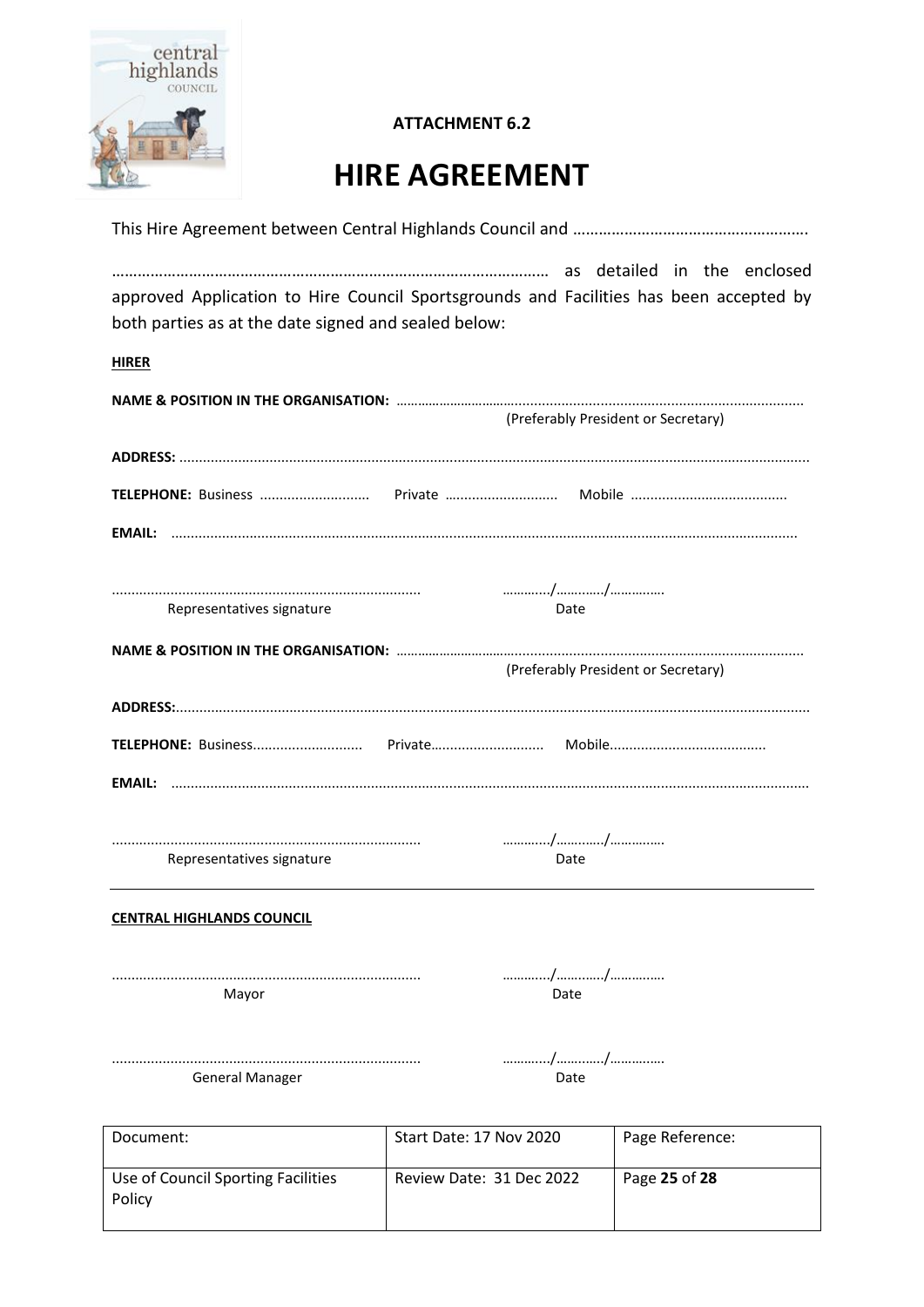

## **SCHEDULE OF FEES**

The Hire Fees are set under Section 205 of the *Local Government Act 1993* and reviewed annually.

Please contact Council for a current list of fees and charges.

## **Type of Hire Fees Applicable:**

SPORTING CLUBS Seasonal Hire

OTHER USERS Per Day

PART USE OF FACILITIES Per Day

BOND BOND **To be negotiated with General Manager** 

POWER USAGE TO be negotiated with General Manager

FURNITURE & EQUIPMENT HIRE To be negotiated with General Manager

| Document:                                    | Start Date: 17 Nov 2020  | Page Reference: |
|----------------------------------------------|--------------------------|-----------------|
| Use of Council Sporting Facilities<br>Policy | Review Date: 31 Dec 2022 | Page 26 of 28   |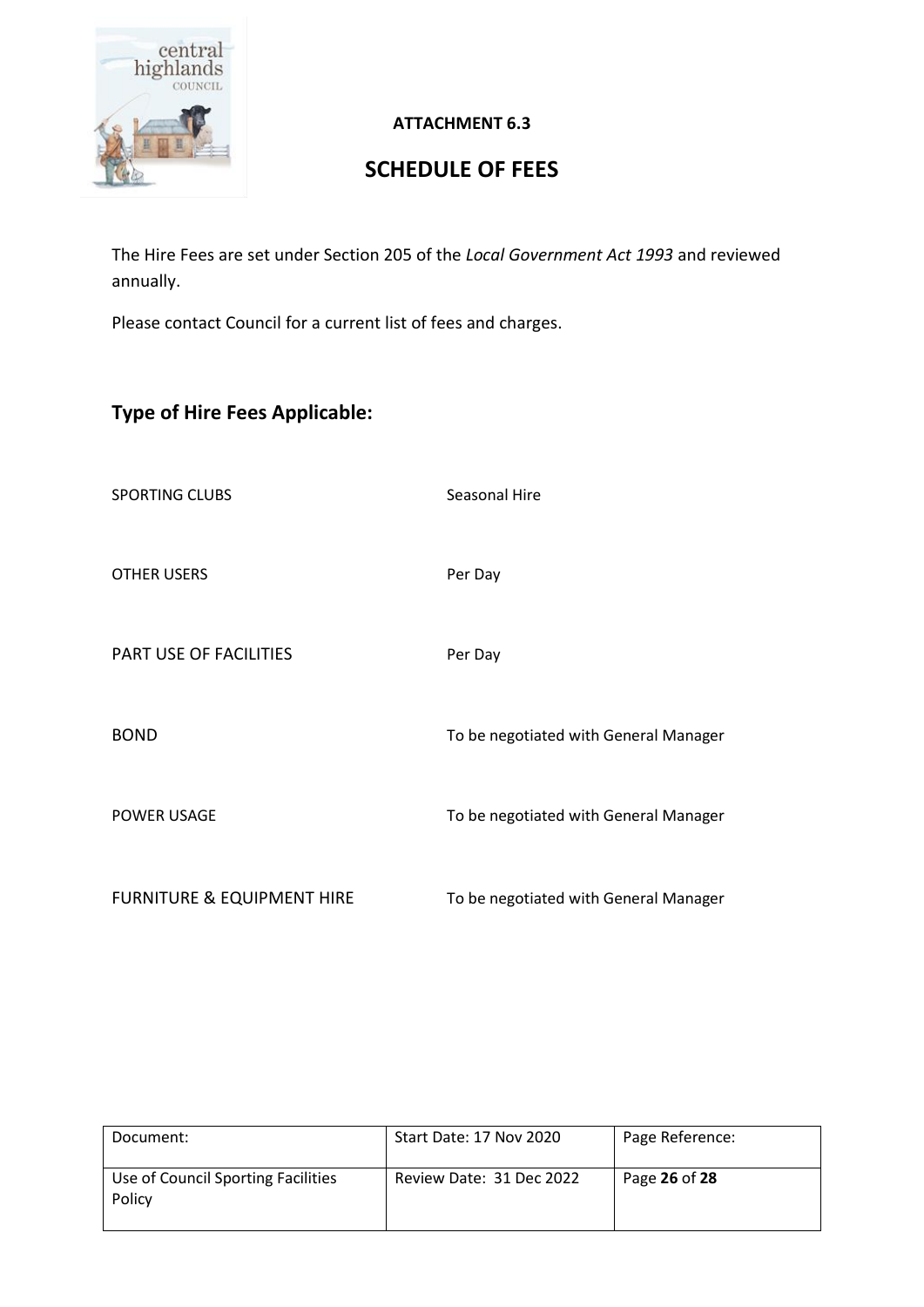

## **INSPECTION & DAMAGES REPORT**

## **COUNCIL USE ONLY**

#### **HIRE FEES**

| Consisting of:             |  |     |    |  |
|----------------------------|--|-----|----|--|
|                            |  |     |    |  |
|                            |  |     |    |  |
|                            |  |     |    |  |
| <b>PREMISES INSPECTION</b> |  |     |    |  |
|                            |  |     |    |  |
|                            |  |     |    |  |
|                            |  |     |    |  |
|                            |  |     |    |  |
|                            |  |     |    |  |
|                            |  |     |    |  |
|                            |  |     |    |  |
| <b>Applicant Advised:</b>  |  | Yes | No |  |
|                            |  |     |    |  |
| Date Refunded:             |  |     |    |  |

| Document:                                    | Start Date: 17 Nov 2020  | Page Reference: |
|----------------------------------------------|--------------------------|-----------------|
| Use of Council Sporting Facilities<br>Policy | Review Date: 31 Dec 2022 | Page 27 of 28   |